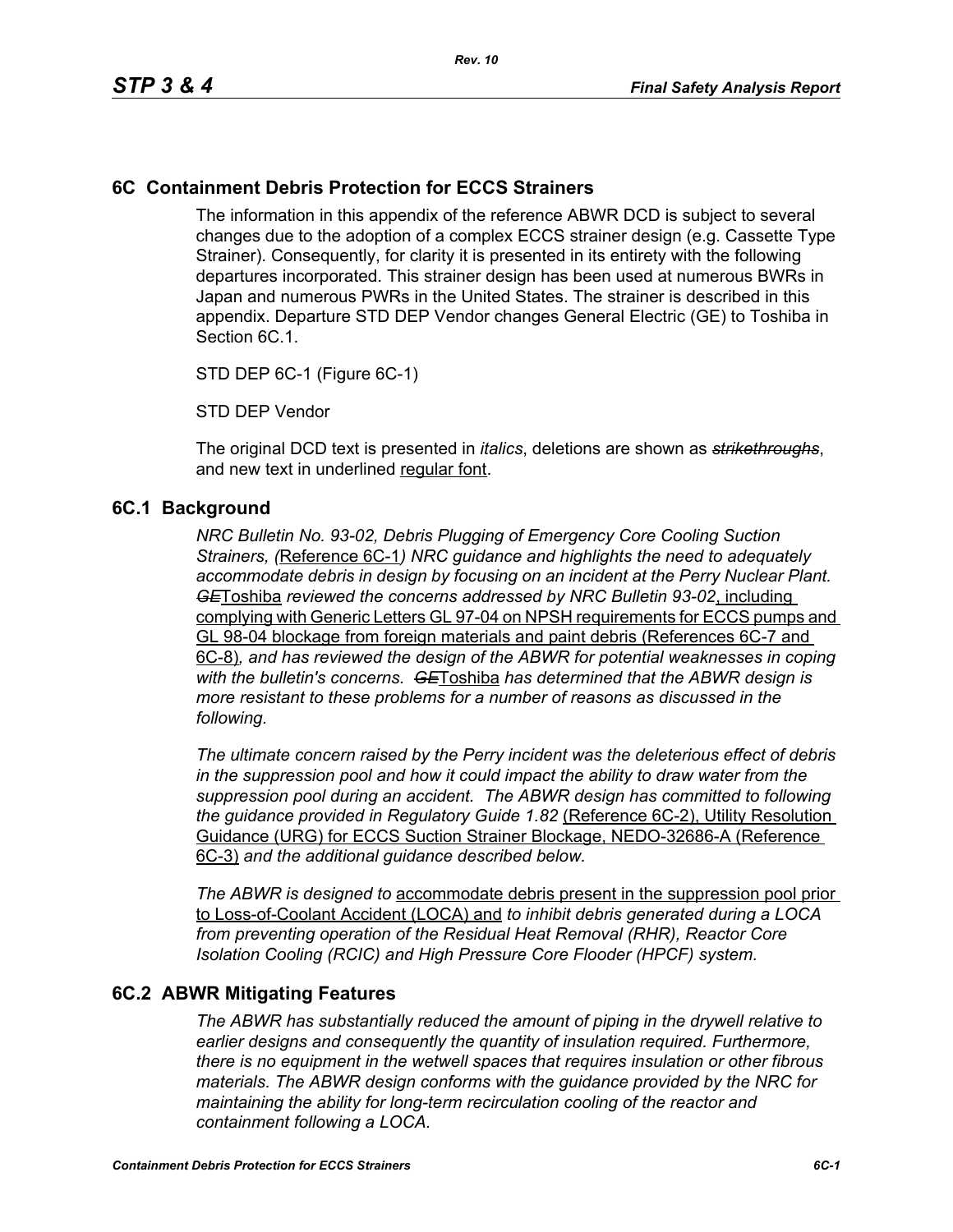*Rev. 10*

*The Perry incident was not the result of a LOCA but rather debris entering the Suppression Pool during normal operation. The arrangement of the drywell and wetwell/wetwell airspace on a Mark III containment (Perry) is significantly different from that utilized in the ABWR design. In the Mark III containment, the areas above the suppression pool water surface (wetwell airspace) are substantially covered by grating with significant quantities of equipment installed in these areas. Access to the wetwell airspace (containment) of a Mark III is allowed during power operations. In contrast, on the ABWR the only connections to the suppression pool are 10 drywell connecting vents (DCVs), and access to the wetwell or drywell during power operations is prohibited. The DCVs will have horizontal steel plates located above the openings that will prevent any material falling in the drywell from directly entering the vertical leg of the DCVs. This arrangement is similar to that used with the Mark II connecting vent pipes. Vertically oriented trash rack construction will be installed around the periphery of the horizontal steel plate to intercept debris. The trash rack design shall allow for adequate flow from the drywell to wetwell. In order for debris to enter the DCV it would*  have to travel horizontally through the trash rack prior to falling into the vertical leg of *the connecting vents. Thus the ABWR is resistant to the transport of debris from the drywell to the wetwell.*

*In the Perry incident, the insulation material acted as sepia to filter suspended solids from the suppression pool water. The Mark I, II, and III containments have all used carbon steel in their suppression pool liners. This results in the buildup of corrosion products in the suppression pool, which settle out at the bottom of the pool until they are stirred up and resuspended in the water following some event (SRV lifting). In contrast, the ABWR liner of the suppression pool is fabricated from stainless steel which significantly lowers the amount of corrosion products which can accumulate at the bottom of the pool.* 

A further mitigating feature for the ABWR is that all thermal insulation installed is reflective metal insulation type (RMI) and the use of fibrous material in the primary containment is prohibited. Use of RMI minimizes the fibrous insulation source term used in the suction strainer design. This is a significant factor in design that reduces the potential suction strainer debris load and further reduces the potential for suction strainer blockage. In addition, inspections will ensure that there is no evidence of excessive build-up of debris around the ECCS suction strainers and any abnormalities that could affect the mechanical functioning of the suction strainers.

*Since the debris in the Perry incident was created by roughing filters on the containment cooling units, a comparison of the key design features of the ABWR is necessary. In the Mark III design more than 1/2 of the containment cooling units are effectively located in the wetwell airspace. For the ABWR there are no cooling fan units in the wetwell air space. Furthermore the design of the ABWR Drywell Cooling Systems does not utilize roughing filters on the intake of the containment cooling units.* 

Temporary filters are used during post construction systems testing in accordance with plant housekeeping and foreign material exclusion procedures further reducing the potential for introducing debris to the suppression pool.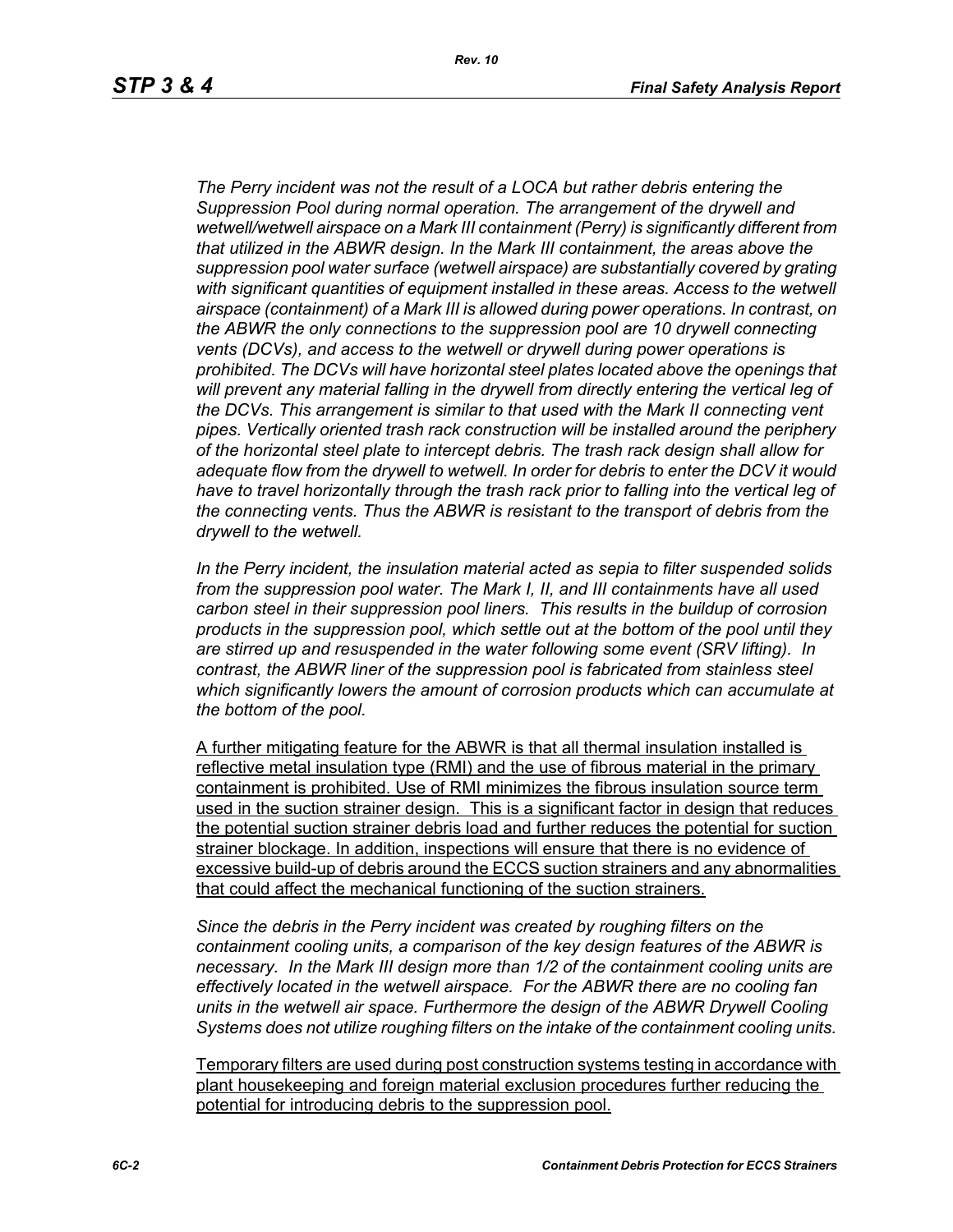*In the event that small quantities of debris enter the suppression pool, the Suppression Pool Cleanup System (SPCU) will remove the debris during normal operation. The SPCU is described in Section 9.5.9 and shown in Figure 9.5-1. The SPCU is designed to provide a continuous cleanup flow of 250 m*3*/h. This flow rate is sufficiently large to effectively maintain the suppression pool water at the required purity* cleanliness*. The SPCU system is intended for continuous operation and the suction pressure of the pump is monitored and provides an alarm on low pressure. Early indication of any deterioration of the suppression pool water quality will be provided if significant quantities of debris were to enter the suppression pool and cause the SPCU strainer to become plugged resulting in a low suction pressure alarm.* 

*The suction strainers* design *at* Perry preceded and *did not meet the current regulatory requirements. The ABWR ECCS suction strainers will utilize a "T" arrangement with conical strainers on the 2 free legs of the "T"* a cassette type strainer design. *This design separates the strainers so that it minimizes the potential for a contiguous mass to block the flow to an ECCS pump.* The design of the strainers will be based on Regulatory Guide 1.82, NUREG/CR-6224 (Reference 6C-4), NUREG/CR-6808 (Reference 6C-5) and the Utility Resolution Guidance, NEDO-32686-A. The cassette type strainer design is based on a set of cassette modules with U-shaped filter pockets attached to the cylindrical outer jacket. Each strainer consists of filter modules, the outer jacket and flange plates on each end of the cylindrical assembly. The filter module is constructed with cassettes which are arranged axially along the strainer axis. One cassette consists of pocket shaped filters which are arranged radially. A cut-away drawing of the strainer is shown in Figure 6C-1. The material used in the cassette type strainer is stainless steel. The cylindrical strainer assemblies are mounted in pairs on piping tees at each ECCS pump suction line. When the ECCS pump operates, the suction flow in the suppression pool runs into all pockets through the outer jacket windows. Each pocket has five flow paths from the inlet through the five perforated walls to the outlet of the pocket towards the cassette strainer. By using the cassettes with the pocket shaped filters, the strainer has an available filter area which is larger per volume than cylindrical and other shaped strainers. The number of cassettes and pockets is adjusted to produce a specific head loss performance for the strainer. To avoid debris clogging the flow restrictions downstream of the strainers, the size of the holes in the perforated sheets is chosen by considering specific flow paths of ECCS equipment and piping (for example, the containment spray nozzle and the ECCS pump seal cooling flow orifices). The strainers will have holes no larger than 2.1 mm.

A key feature in the design of these strainers is to collect debris where velocity is low, since the pressure drop across the debris bed is known to be proportional to the velocity through the bed. This minimizes head loss across the strainer. *The ABWR design also has additional features not utilized in earlier designs that could be used in the highly improbable event that all suppression pool suction strainers were to become plugged. The alternate AC (Alternating Current) independent water addition mode of RHR allows water from the Fire Protection System to be pumped to the vessel and*  sprayed in the wetwell and drywell from diverse water sources to maintain cooling of *the fuel and containment. The wetwell can also be vented at low pressures to assist in cooling the containment.*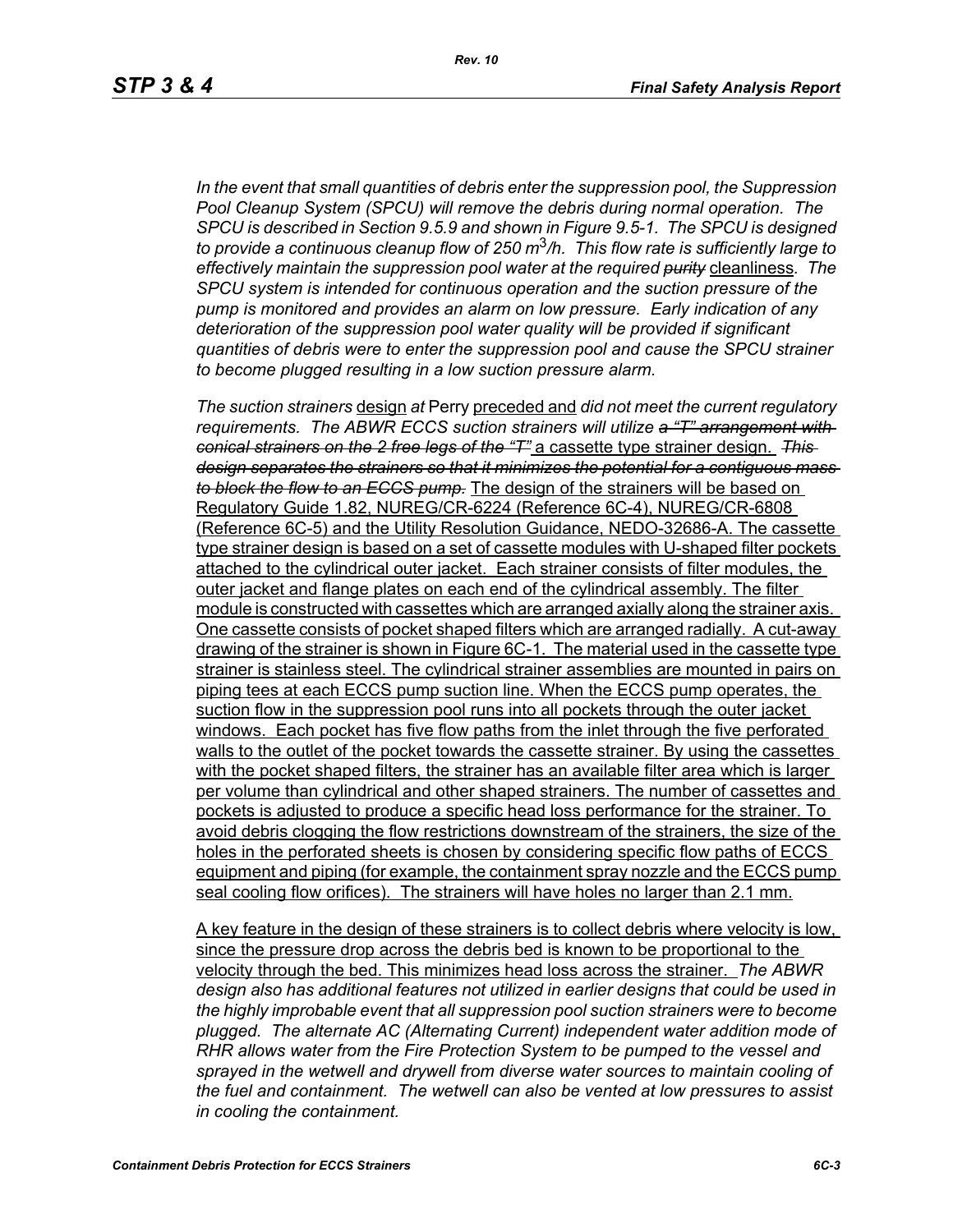## **6C.3 RG 1.82 Improvement**

*All ECCS strainers will at a minimum be*are *sized to conform with the guidance provided in Reg. Guide 1.82, for the most severe of all postulated breaks.*

*The following clarifying assumptions will also be*are *applied and will take precedence:*

- *(1) The debris generation model will utilize*s *right angle cones acting in both directions;*spherical zones of influence (ZOI) with radii in accordance with the Utility Resolution Guidance, NEDO-32686-A.
- *(2) The amount of* design *insulation debris load* that is *generated will be assumed to be 100% of the insulation in a distance of 3 L/D of the postulated break within the right angle cones including targeted insulation; and* transported to the suppression pool is based on the Utility Resolution Guidance, NEDO-32686-A.
- *(3)* The strainer design is based on the Debris Load Fraction that accumulates on a given strainer for the LOCA case being considered. The debris load fraction is defined as the fraction of the total flow that is attributed to a given strainer.
- *(4) All (100%) of the insulation debris generated will be assumed to be transported to the suppression pool.Transportation of insulation debris to the suppression pool will be in accordance with NEDO-32686-A.*Not Used
- *(5) The debris in the suppression pool will be assumed to remain suspended until it is captured on the surface of a strainer.*
- (6) In addition to the above, 1 cu. ft. of latent fiber is assumed to be suspended in the suppression pool and deposited on the surfaces of the operating strainers.
- (7) Design specifications prohibit aluminum inside primary containment. Despite that prohibition, it is conservatively assumed that there is 4.5 sq. ft. of aluminum in the primary containment. The use of zinc inside primary containment is also prohibited, except for the use of inorganic zinc primer in the qualified coating system. The impact of these assumptions is discussed in Section 6C.3.1.3 on Chemical Effects Debris.

*The sizing of the RHR suction strainers will assume that the insulation debris in the suppression pool is evenly distributed to the 3 pump suctions. The strainer size will be determined based on this amount of insulation debris and then increased by a factor of 3. The flow rate used for calculating the strainer size will be the runout system flow rate.*

Suction strainer sizing criteria is based on meeting NPSH requirements at run out system flow, and the design basis debris load including consideration of chemical effects, in the suppression pool that is considered to accumulate on the suction strainers after a number of pool volume turnovers.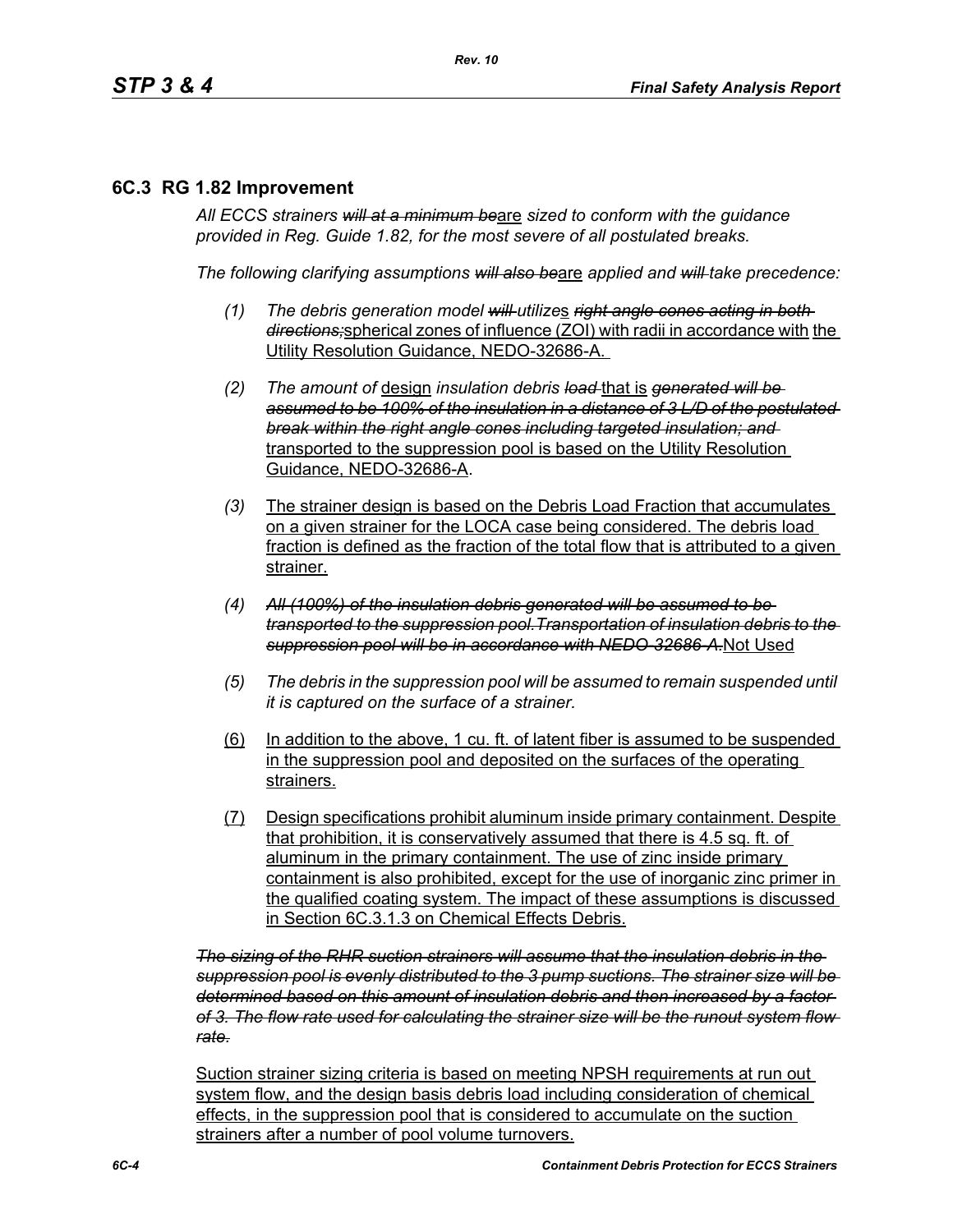*The sizing of the* RHR*, RCIC and HPCF suction strainers will conform to the guidance of Reg Guide 1.82 and will assume* assumes *that* all *the insulation debris in the suppression pool,* including insulation debris, corrosion sludge, dust, dirt, and chemical debris *is proportionally distributed to the pump suctions based on the flow rates of the systems at run out conditions* considering the most limiting system failures*. The strainers available for capturing insulation debris will include 2 RHR suction strainers and a single HPCF or RCIC suction strainer* in accordance with single failure criteria. The assessment of chemical effects is in accordance with RG 1.82, and includes evaluation of the suppression pool post-LOCA chemistry, and evaluation of potentially reactive material in the drywell. Downstream effects of material predicted to pass through the suction strainers will be evaluated in accordance with RG 1.82.

#### **6C.3.1 Downstream and Chemical Effects Discussion**

The ABWR design provides reasonable assurance that downstream effects as a result of debris bypassing the strainers will not have a deleterious effect on critical components such as fuel rods, valves and pumps downstream of the suction strainers. The basis of this assurance is provided in the following:

## **6C.3.1.1 Latent Debris Generation**

Relative to the generation of latent debris, the ABWR contains a number of design features and controls which reduce the likelihood of such debris being generated as compared with operating BWR and PWR plants. Access to the containment during power operation is prohibited as the containment is inerted, thereby eliminating the likelihood of latent debris generation due to work being performed during power operation. In addition, in the unlikely event that latent debris exists in the suppression pool during power operation, the suppression pool cleanup (SPCU) system provides on-going cleanup. This system is run on an intermittent basis during power operation and provides an early indication of any deterioration of the suppression pool water quality. The suction pressure of the SPCU pump is monitored and provides an alarm on low pressure. During refueling outages, when latent debris could be generated by workers inside the containment, temporary filters are used during post-construction systems testing in accordance with plant housekeeping and foreign material exclusion procedures, further reducing the potential for introducing debris to the suppression pool. An operational program for suppression pool cleanliness, documented in accordance with Section 13.4S, provides for periodic inspections of the suppression pool for cleanliness during outage periods. This operational program is described in Subsection 6.2.1.7.1. Maintenance procedures provide procedure steps for removing, at periodic intervals, sediment and floating or sunk debris from the suppression pool that is not removed by the suppression pool cleanup system. Quarterly surveillance tests of Residual Heat Removal (RHR), High Pressure Core Flooder (HPCF), and Reactor Core Isolation Cooling (RCIC) systems provide further assurance that there is no blockage due to debris in the pump suction. Finally, the use of a stainless steel liner in the submerged portion of the ABWR suppression pool as opposed to carbon steel, which has been used in earlier version BWR suppression pools, significantly lowers the amount of corrosion products which can accumulate at the bottom of the suppression pool.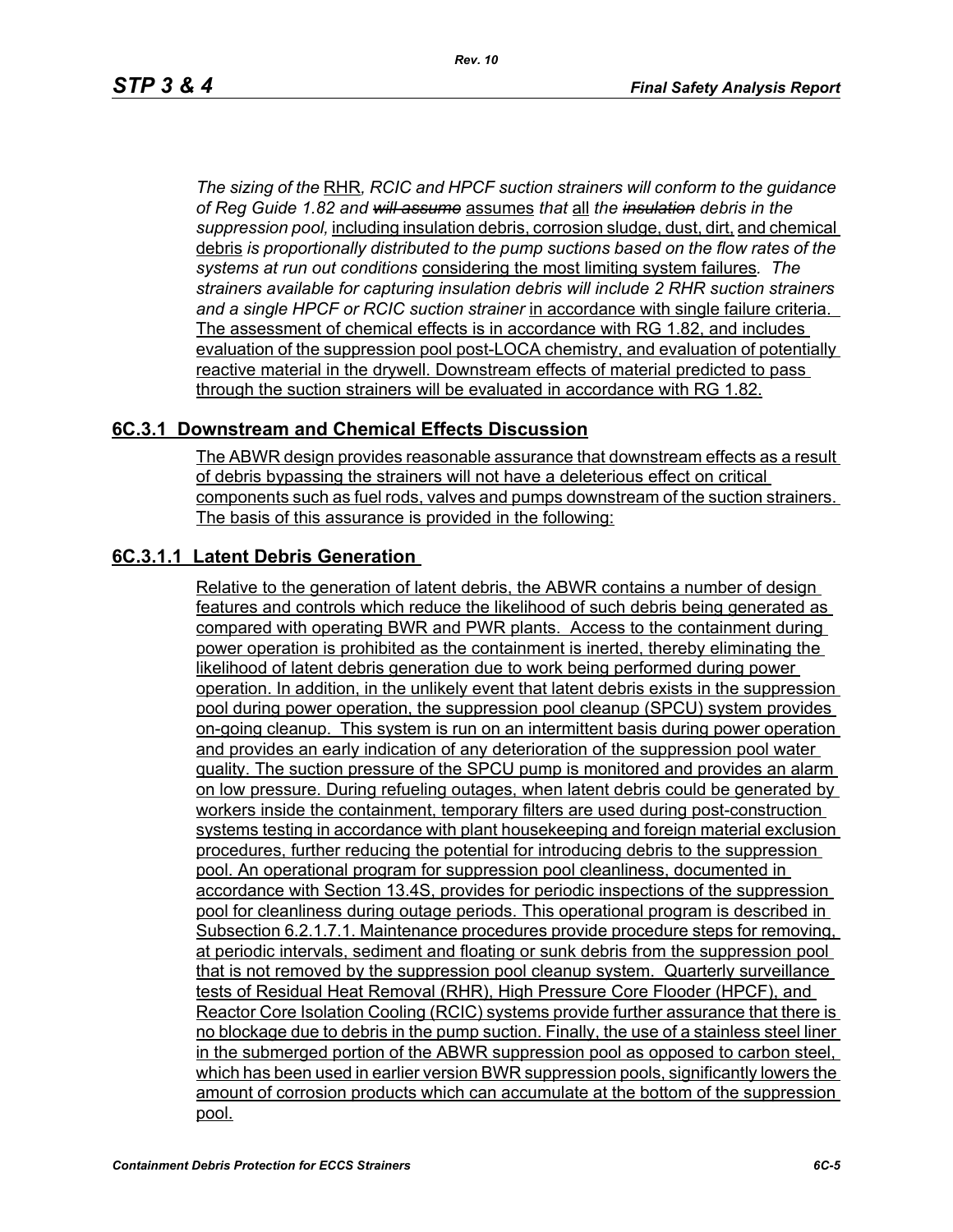# **6C.3.1.2 LOCA-Generated Debris**

Relative to the generation of debris from a postulated pipe break, the ABWR design contains a number of improvements from earlier BWR designs. The elimination of the recirculation piping removes a significant source of insulation debris from the containment and also reduces the likelihood of a large high energy pipe break which could lead to debris generation. All thermal insulation material in the primary containment is a Reflective Metallic Insulation (RMI) design. RMI breaks up into shards most of which are too large to pass through the ECCS suction strainers which have a maximum 2.1 mm (1/12 inch) hole size. Furthermore, the use of fibrous and calcium silicate materials in the primary containment is prohibited. With regard to LOCAgenerated miscellaneous debris, the design minimizes the potential for such debris by specifying secure restraints, such as high tensile strength aircraft cable or specially designed bands, to secure equipment ID tags onto components located inside containment.

#### **6C.3.1.3 Chemical Effects Debris**

The primary containment will not contain reactive materials such as aluminum, phosphates, or calcium silicate, and minimizes zinc by prohibiting it except for a small amount in inorganic primers. In addition, the Suppression Pool Cleanliness program (Subsection 6.2.1.7.1) ensures that quantities of latent debris, which might include aluminum or fiber, are kept to a minimum. A solubility calculation indicates that more than 4.5 square feet of latent aluminum would have to be present in the suppression pool to form aluminum precipitates under bounding conditions post-LOCA. Ensuring that there is less than 4.5 square feet of latent aluminum is within the capability of the containment cleanliness program.

The evaluation of the 4.5 square feet of latent aluminum considered formation of aluminum oxyhydroxide under bounding pH and temperature conditions during the 30 day post-LOCA period. Additionally, formation of sodium aluminum silicate was considered due to potential exposure to concrete during the 30-day post-LOCA period. A surface area of 302 ft $\leq$  of exposed concrete was postulated based on URG assumptions about failed qualified coatings on surfaces of walls and flooring that could be within the zone of influence of the break. (For the purpose of quantifying failed coatings (vs. exposed concrete), the URG doubled the 302 ft<sup>2</sup> to account for coatings on components, supports and structural steel that might also be within the ZOI.)

Evaluations of corrosion products from the postulated 4.5 square feet of latent aluminum conclude there would be no significant precipitation of the corrosion products due to the solubility of these corrosion products in the suppression pool. However, for conservatism, the downstream effects on fuel evaluation assumes that the small quantity of aluminum oxyhydroxide and sodium aluminum silicate predicted to form during the 30-day post LOCA period will not remain in solution.

The only form of zinc allowed inside primary containment is the inorganic zinc (IOZ) primer used in the qualified coatings system. The URG (Reference 6C-3) conservatively assumes that 604 square feet of qualified coatings are destroyed during the LOCA, which results in 47 pounds of IOZ. Analyses of the destroyed zinc primer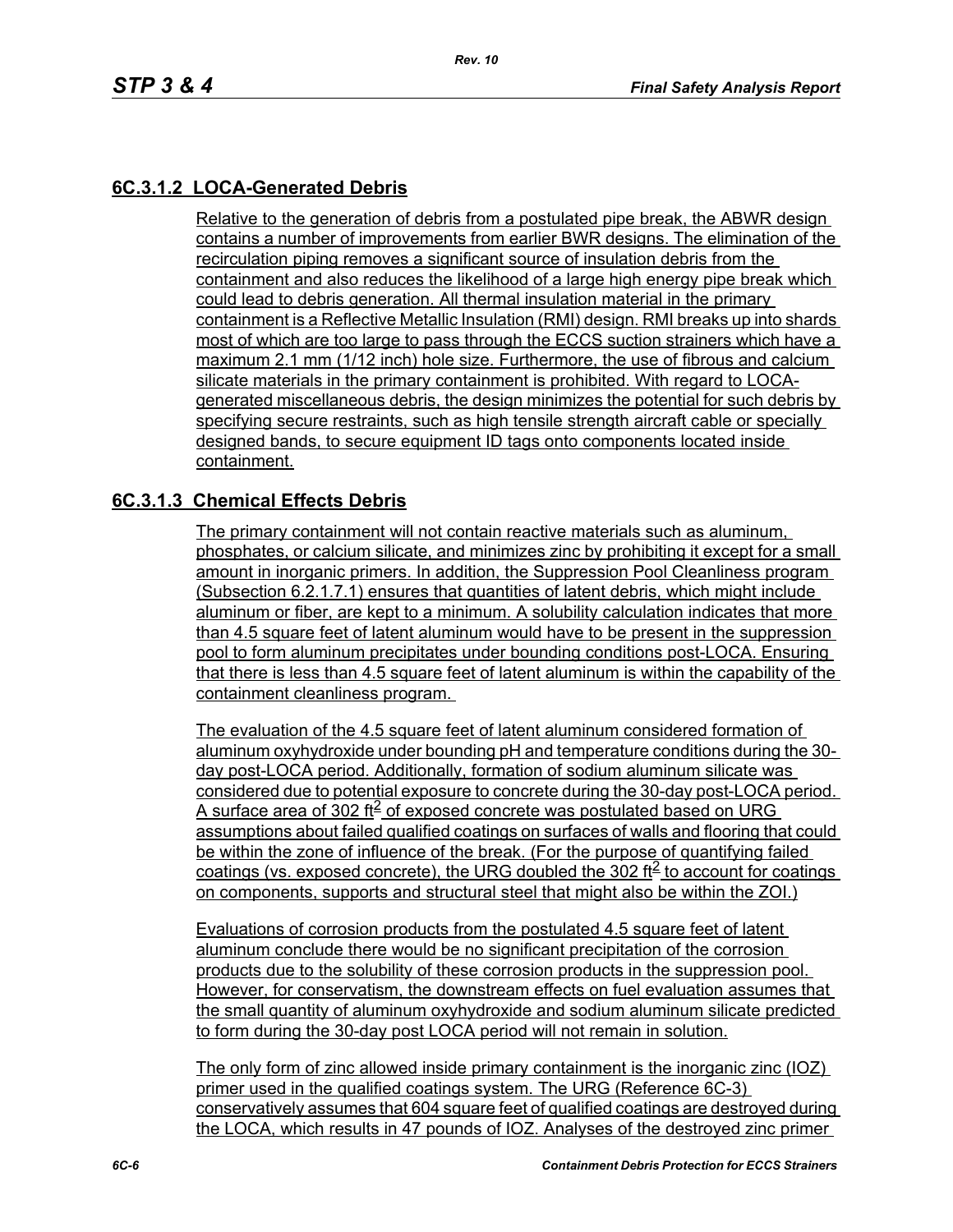determined that a maximum of 58.6 pounds of corrosion product (in the form of zinc oxide) would result from the over 20,000 square feet of zinc surface area (based on 10 micron spheres), and this zinc corrosion product will conservatively be assumed to be non-particulate in the evaluation of downstream effects on fuel.

# **6C.3.1.4 Debris Transport**

The ABWR contains design features which reduce the transport of accident-generated debris to the suction strainers. The wetwell, which is the chamber in direct contact with the suppression pool, is largely empty with the only significant components/structures being an access tunnel, a grated catwalk and the Safety Relief Valve (SRV) discharge piping. There are no normal operating high energy piping systems in the wetwell which could break and lead to debris generation. The high energy piping in the ABWR, which consists largely of the main steam, Reactor Water Cleanup (RWCU) system, and feedwater piping under normal operating conditions, is located in the upper drywell area. Any debris which is generated by a break in these systems would need to pass through a circuitous route involving any one of the ten drywell connecting vents (DCVs) and then through any one of the thirty horizontal vents before reaching the suppression pool. The DCVs have horizontal steel plates located above the openings that prevent any material falling in the drywell from directly entering the vertical leg of the DCVs. A vertically oriented trash rack is installed around the periphery of the horizontal steel plate to intercept debris. In order for debris to enter the DCV, it would have to travel horizontally through the trash rack prior to falling into the vertical leg of the connecting vents. Thus, the ABWR is resistant to the transport of debris from the drywell to the wetwell.

## **6C.3.1.5 Suction Strainer Design**

In addition to these mitigating features, the downstream effects are reduced by the suction strainers themselves. The strainers are designed to protect the ECCS pumps to allow them to function long-term after an accident. As a result, they are designed so that 100% of the ECCS flow is routed through them and filtered such that particles 2.1 mm or larger are captured by the strainer. The strainers meet the requirements of Revision 3 of Regulatory Guide 1.82.

## **6C.3.1.6 Diversity of ECCS Delivery Locations to the Core**

The ABWR has diversification of ECCS delivery points which helps to reduce the consequences of downstream blockage. Two HPCF systems deliver coolant to the region above (at the outlet of) the core. One LPCF system provides coolant through one of the feed water lines. The RCIC system delivers coolant to the other feedwater line. Two LPCF systems deliver coolant through separate spargers into the outer annulus region. Should any blockage occur in the lower core region, such as the fuel inlet, which could limit the effectiveness of systems like RHR, the HPCF will still be effective at providing cooling water because it delivers water through spargers located above the core.

Calculations have been performed indicating that even in the highly unlikely event of a complete blockage of the inlet of the fuel assembly and with minimal bypass flow,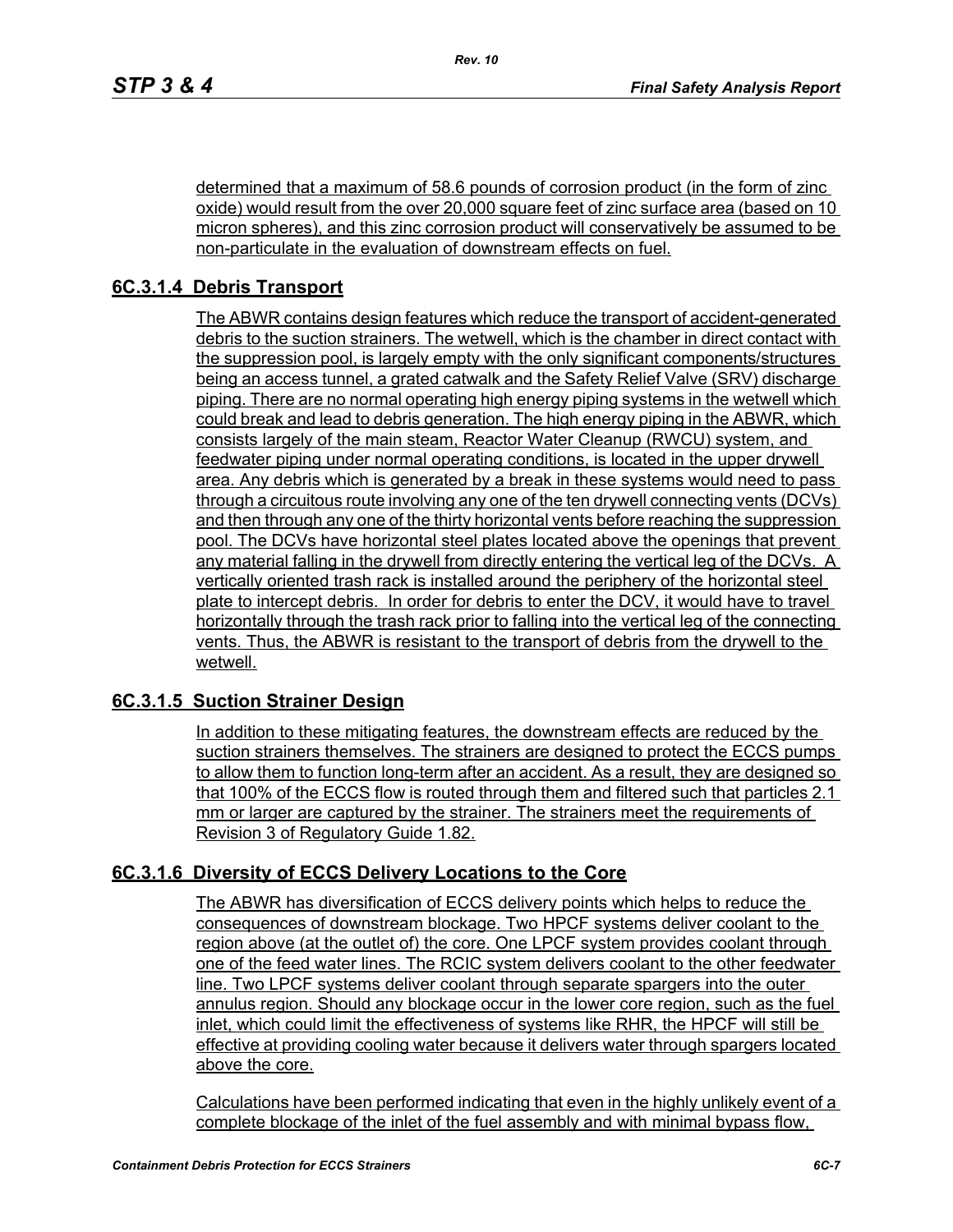sufficient flow would be provided from above the core by the HPCF to cool the fuel assemblies.

# **6C.3.1.7 Fuel Assembly Bypass Flow**

The ABWR is designed to provide for fuel assembly bypass flow to cool the control rods between fuel assemblies. The bypass flow is upstream of the fuel assembly tie plate and any integral debris filter. Calculations have shown that even in the highly unlikely event that a fuel assembly were to block completely, this bypass flow is sufficient to cool the fuel assemblies. Because this bypass hole size is much larger than the strainer hole size, it is highly unlikely to plug. The bypass flow paths, however, were not credited in the analysis that developed the test acceptance criteria for the fuel tests.

## **6C.3.1.8 Related Tests**

Preliminary data from testing conducted by Westinghouse (WEC) to resolve GSI-191 has not identified any coagulation of particulate debris until after fiber is introduced to the flow stream. Blockage of small clearances in downstream components is not likely for the downstream components due to the small amount of assumed latent fiber. Regarding acceptance criteria for blockage of small clearances, it is noted that there should be no or minimal fiber downstream of the suction strainers because the only fiber potentially inside primary containment (latent loose debris) is not likely to be degraded during the pipe break and small enough to pass through the 2.1 mm diameter holes in the cassette type suction strainers. For conservatism, however, all of the latent fiber assumed to be in containment (1 cu. ft.) will be assumed to be destroyed fibrous insulation small enough to all pass through the ECCS suction strainers.

## **6C.3.1.9 Downstream Fuel Effects Test**

For the initial fuel load, a downstream effects test for the fuel is performed to ensure that small debris passing through the suction strainers does not impair the flow to the core. The detailed test procedure will be provided to the NRC at least six months prior to performing the test and will reflect industry experience with performance of such tests, for example consideration of fuel assembly geometry, debris addition and test protocol, number of tests, and provisions for assessing test variability (COM 6C-2). The following discusses the test plan, the analysis basis, and the debris assumptions used in this test.

#### **6C.3.1.9.1 Analysis**

## **6C.3.1.9.1.1 Introduction**

An analysis determines the acceptable level of blockage in the fuel by LOCA generated debris which bypasses the ECCS suction strainer. This analysis ensures that the long term core cooling per Criterion 5 of 10CFR50.46 is maintained, the calculated peak clad temperature is maintained at an acceptably low value, and decay heat is removed for an extended period of time required by the long-lived radioactivity remaining in the core. Potential deposition of particulate, chemical effects and fibrous debris on the fuel and its impact on the heat transfer from the cladding is also included in the evaluation.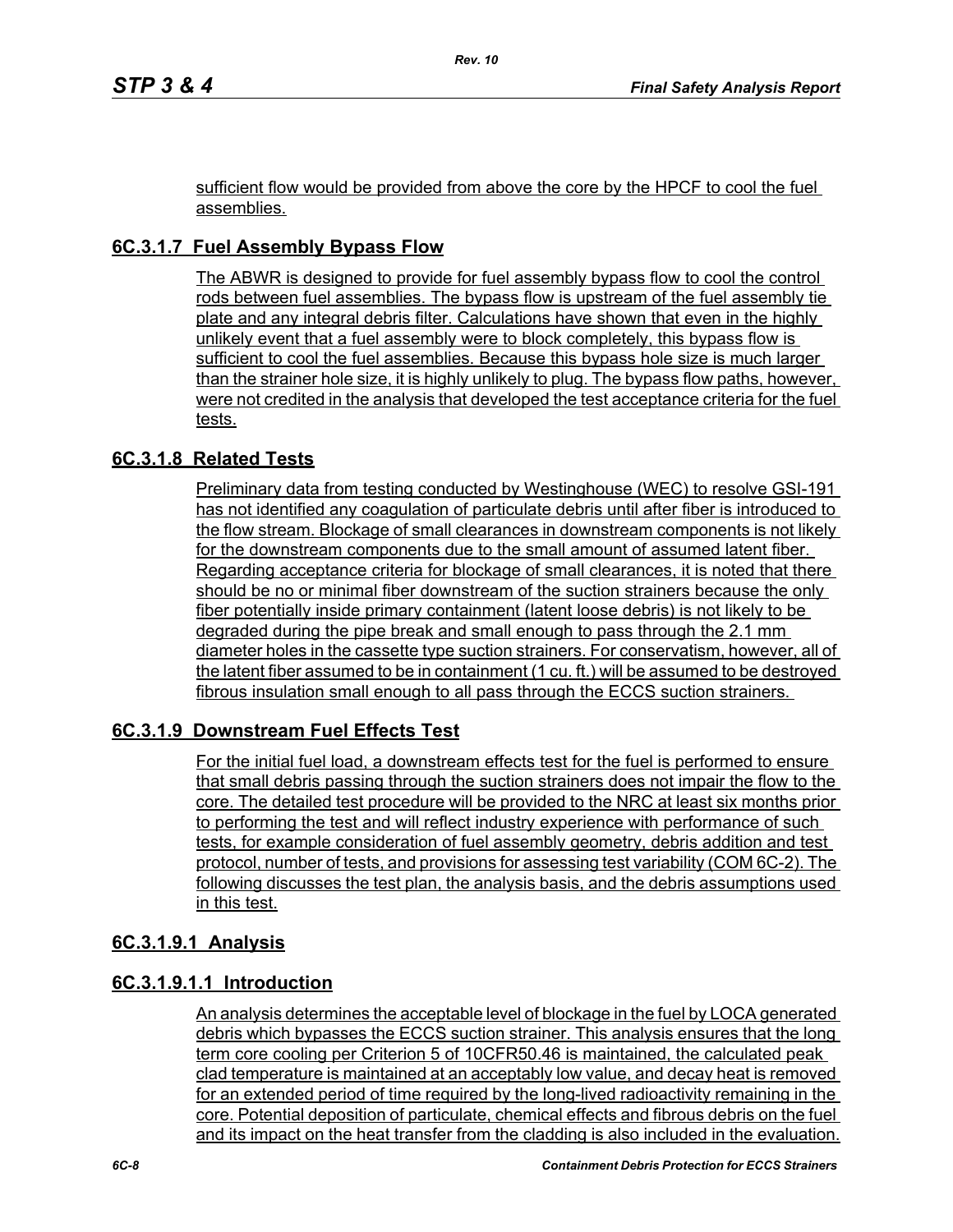The results of the analysis are used to determine the acceptance criteria for the downstream fuel effects test, to be performed at least 18 months prior to initial fuel load.

## **6C.3.1.9.1.2 Analysis Approach**

Although the diversification of ECCS delivery points (injection into the top of the core by the High Pressure Core Flooders and injection into the downcomer by the Low Pressure Core Flooder and Reactor Core Isolation Cooling) helps reduce the consequences of a blockage in the fuel assembly, for this analysis it is assumed that all the debris is delivered to the bottom of the core and therefore, passes through the fuel inlet, which is the most likely place for blockage to occur.

The analysis is performed for a feedwater line break for the following reasons. Following the break and after the blowdown is complete, the water level in the downcomer rises to the feedwater line (i.e. the break elevation). At that point, all the excess flow from the Low Pressure Core Flooder (LPCF) or Reactor Core Isolation Cooling (RCIC), not injected into the core will flow out through the break. The flow rate into the core is dependent upon the natural circulation head of colder water in the downcomer and the hotter water and two-phase mixture in the core region. As the core inlet begins to block, the core flow rate decreases. A steam line break, being at a higher elevation, will produce a higher natural circulation flow and therefore is less limiting than a feedwater line break for establishing the pressure drop limit at the fuel inlet.

For this analysis, the flow area at the fuel inlet is reduced to simulate blockage of the inlet. All bypass flow paths are assumed to be blocked. The reduced flow area at the core inlet decreases the core inlet flow rate and increases the core inlet differential pressure (DP). The minimum flow area is determined to ensure that no point in the core experiences significant cladding heat-up, measured by ensuring that the void fraction at the top of the active fuel, on average remains < 0.95. The corresponding hydraulic loss at the core inlet is the parameter monitored and used as the acceptance criterion in the test.

Conservative values of the nodal power peaking and pin-to-pin peaking factors for the hot assembly are chosen to place the hot rod at the Thermal Mechanical Operating Limit (TMOL). A core power corresponding to a decay heat at 5 minutes after shutdown is assumed as the debris accumulates at the inlet and increases the hydraulic resistance. This core power corresponding to decay heat at 5 minutes is conservatively kept constant thereafter. For the reasons stated below, blockage sufficient to reduce core cooling within 5 minutes is not likely:

 The core and the upper plenum retain significant inventory during the blowdown. The void fraction in the upper plenum remains below 1.0. Therefore, additional water injected into the core before a quasi-steady state is established is minimal (i.e., the level in the downcomer increases to the FW line). After the quasi-steady state is achieved, the injection into the core is limited by the natural circulation head and core boil off.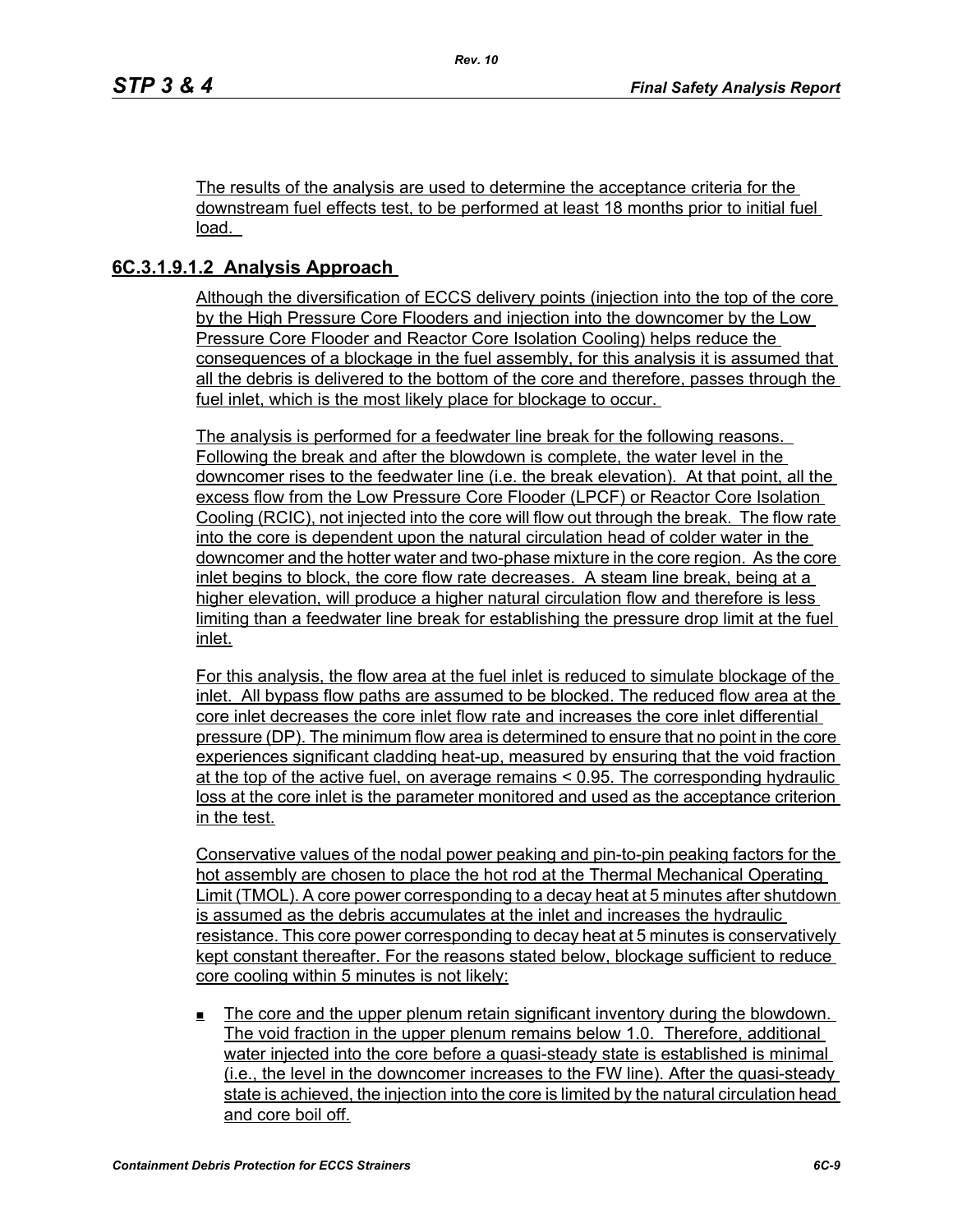- $\blacksquare$  The debris laden flow from the suppression pool will be injected into the vessel only after the initial inventory of the ECCS piping, which is clean, is swept and injected into the vessel. Therefore, any suppression pool water will be further diluted by this clean initial injection.
- Although not credited in this analysis, the HPCF pumps (and RCIC) initially inject from the condensate storage tank (CST), which is a clean source of water. The LPCF pumps do not start injection until after 2 minutes.

In addition, a parametric study is performed to determine the effect of fouling caused by deposition of particulate, fibrous and chemical effects debris on the cladding. The level of initial fouling on the cladding is increased to represent the effect of deposition of debris on the cladding.

#### **6C.3.1.9.1.3 Analysis Results**

An analysis was performed to compare the core inlet DP, flow rate and void fractions for the cases with no blockage and with blockage resulting in an increase of the hydraulic resistance of the fuel inlet. The analysis results demonstrate that despite a very high level of hydraulic resistance, sufficient flow remains available to the core to ensure that the core void fraction both in the hot assembly and average assembly remain < 0.95.

In the ABWR design, the peak cladding temperature (PCT) occurs very early in the transient during the Reactor Internal Pumps (RIPs) coastdown phase, before ECCS injection occurs. Therefore, the PCT remains unaffected after the RIP coastdown by the subsequent blockage at the fuel inlet because the cladding temperature is maintained low (near the saturation temperature) as the core void fraction, both in the hot and average assemblies, is maintained below 0.95. The low fuel clad temperature also ensures that cladding oxidation does not occur in the long term cooling phase of the accident.

A study was performed on the effects of debris fouling on clad temperature. Normal clad fouling varies between 0.0-10.0μm, and this was increased to a uniform 30μm. This increase resulted in a maximum increase in clad temperature of 30°C.

In accordance with Westinghouse BWR LOCA methodology, the thickness of the "crud" layer is calculated. Assuming all the debris generated is deposited evenly over the fuel, it would generate a layer <15 μm thick. The layer includes fiber and chemical deposits. Additionally, all of the particulates except RMI shards were assumed to be deposited on the fuel surface as additional crud. A sensitivity study was performed in which a uniform 30 μm layer was applied along the length of the fuel. A 30 μm layer is conservative and accounts for normal fouling (<10 μm) and pre-existing cladding oxidation, in addition to the crud buildup from debris. This increased fouling layer was shown to cause a 30 degree increase in clad temperature at the time of Peak Clad Temperature (~5 seconds). However, this increase does not apply to the peak clad temperature (PCT), because, in all cases, the PCT occurs within seconds of the LOCA initiation and it would take several minutes for debris to begin to reach the fuel. Any increase in cladding temperature caused by debris occurs well after the initial PCT and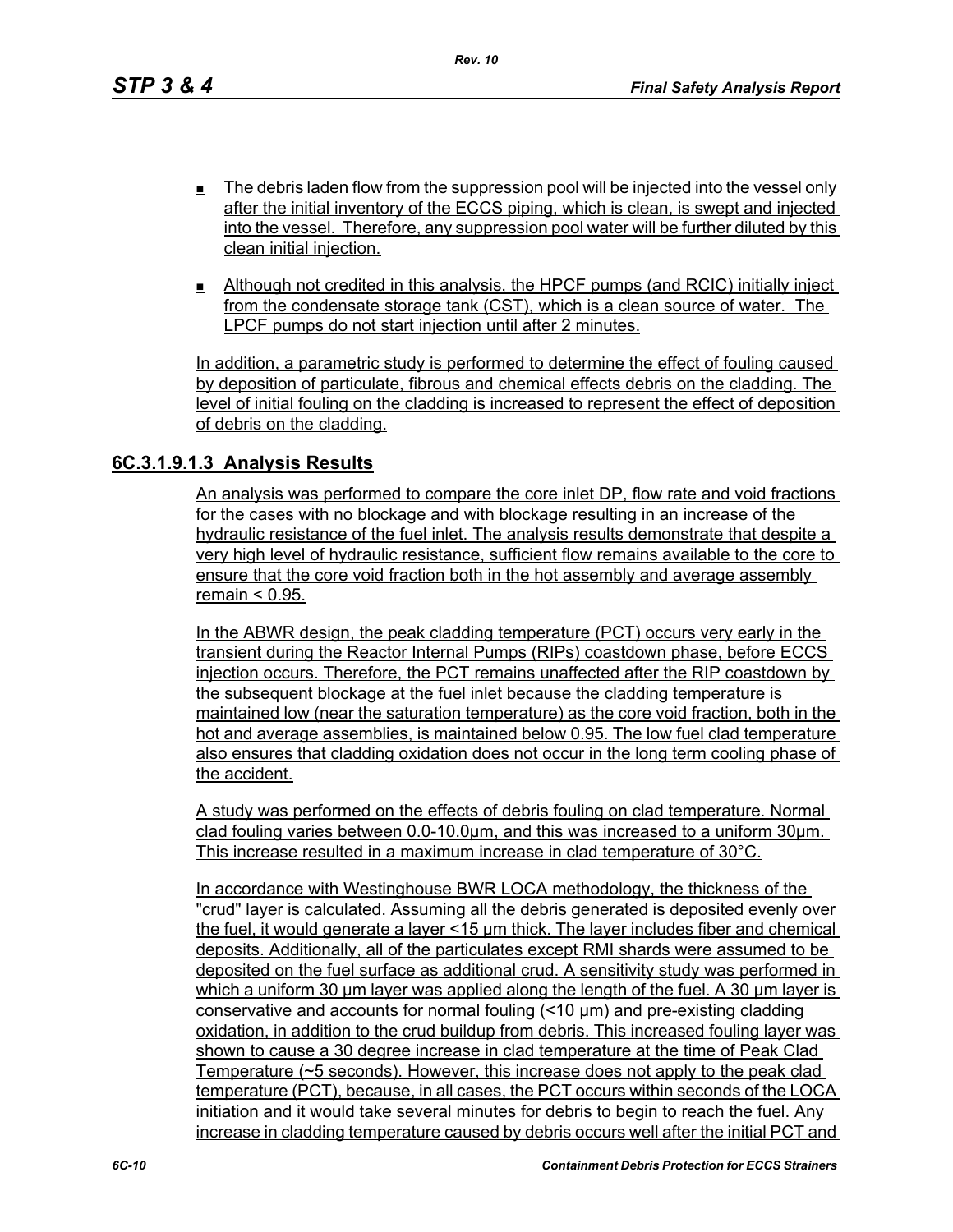would be bounded by the 30°C evaluation. Consequently, any heatup caused by subsequent fuel crud deposition will not impact this initial PCT.

The results of the analysis provide an acceptable core inlet differential pressure (DP), corrected for the flow rates to account for the fact that the flow rate will decrease differently in the test loop (supplied by a pump) vs. in the analysis (controlled by natural circulation head). This is shown in the equation below:

$$
\left[\frac{\Delta p_f}{\Delta p_i}\right]_{Test-Measured} = \left[\frac{\Delta p_f}{\Delta p_i}\right]_{LOCA-Aly} * \left(\frac{w_i}{w_f}\right)_{Ab}^2 \left(\frac{w_f}{w_i}\right)_{Test}^2
$$

Where subscript "*i*" denotes initial (i.e., unfouled conditions), "*f*" indicates fouled conditions, "*Aly*" refers to analysis, "*W*" is the flow rate into the assembly, and "∆p" is the hydraulic loss pressure drop from the bundle inlet to downstream of the third grid.

## **6C.3.1.9.2 Test Plan**

A test facility is comprised of a fuel assembly mock-up, a pump, associated recirculation piping, and a mixing tank to add the debris. The test is conducted with a single partial height fuel assembly, including a fuel inlet nozzle, any integral debris filters, lower tie plate and fuel spacer grids. The cross-section of the fuel is modeled exactly; the length of the fuel assembly is reduced. The fuel assembly is unheated. The bypass flow paths are blocked for this test.

As described below, the testing will follow the test plan developed and implemented for the PWR Owners Group (PWROG) fuel debris capture testing with regard to debris preparation, addition of debris and monitoring pressure drop. This PWROG test plan is consistent with and accounted for revised NRC guidance for PWR's to respond to Generic Letter 2004-02 (Reference 6C-14). Several tests will be performed at a range of flow rates of 1 to 5 kg/sec (15.9 to 79.3 gpm) and at atmospheric pressure and ambient temperature. These flow rates are representative of the flow at recirculation conditions. The atmospheric pressure and ambient temperature result in a viscosity that is conservative with respect to pressure drop due to debris blockage. The test is initiated at clean conditions to establish a flow representative of post-LOCA recirculation conditions. The flow is injected at the fuel assembly inlet. Once a steady state has been established, the debris (described in 6C.3.1.9.3) is added to the system in a manner consistent with NRC guidance identified in Item 5(a) in Section 6.2.2, Appendix A of Reference 6C-15. The particulate debris is added first and in such a way that it does not coagulate and therefore would be able to block more of the potential fiber mat interstices. Next, fibrous debris is added. The fiber is also added slowly and in small amounts so as to ensure that the fibrous debris does not coagulate but remains as individual fibers. Once all of the particulate and fibrous debris has been added, chemical surrogate debris is added. The chemical surrogate material is added in batches and slowly so that it does not coagulate. As described in 6C.3.1.9.3, below,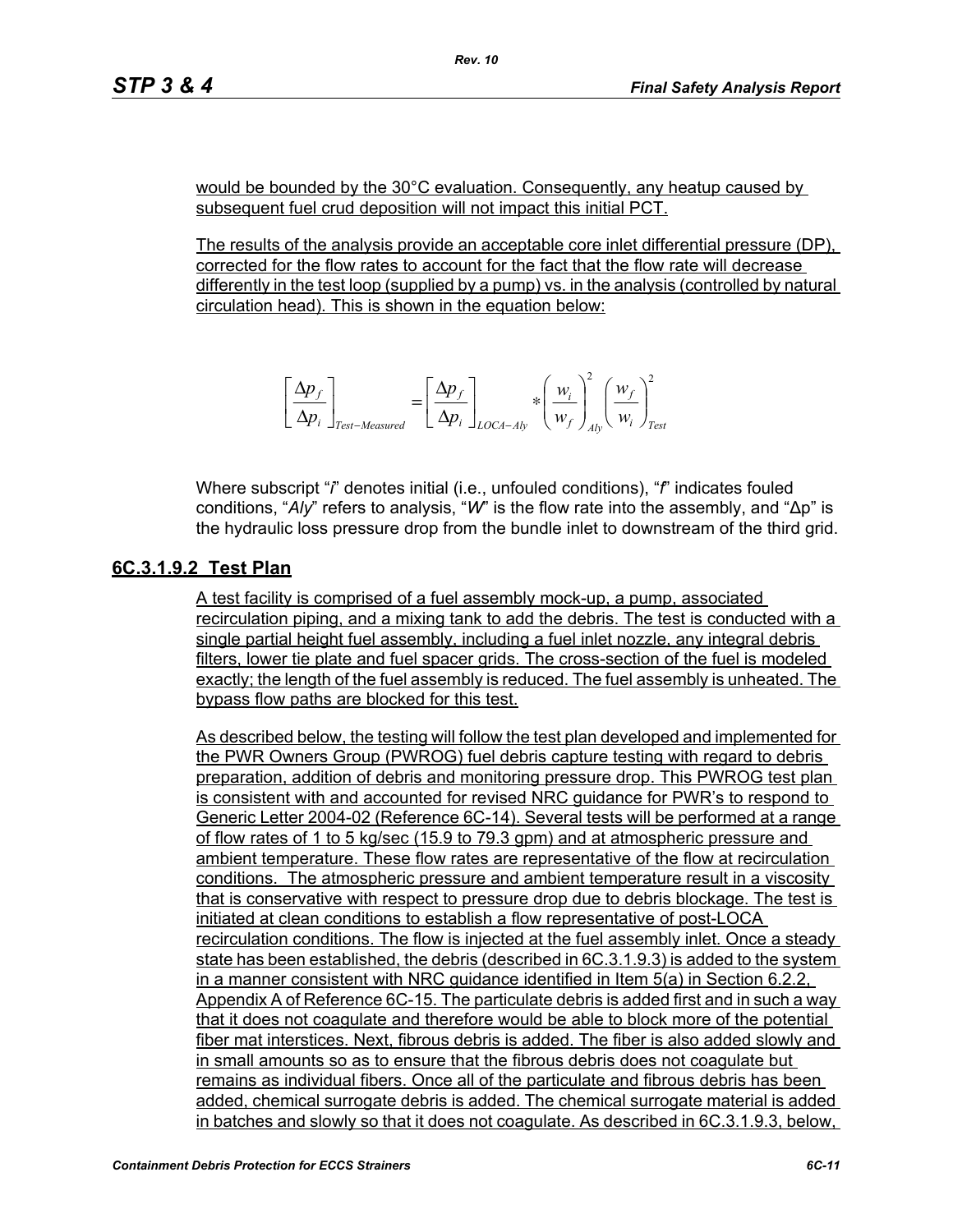the particulate debris surrogate is the same as was used in the PWROG fuel debris capture tests; silicon carbide having a dimension of 0.01 mm (10 microns) and the chemical surrogate debris is prepared using the method identified in WCAP-16530- NP-A (Reference 6C-16). The pressure drop across the inlet and the entire fuel assembly is monitored. In addition, the flow rate and coolant temperature are monitored. The test is run until all debris has been deposited in the system and a steady state pressure drop condition has been achieved. The above steps are consistent with the manner in which the PWROG fuel debris capture tests were performed.

## **6C.3.1.9.3 Debris Assumptions for Downstream Test**

The test is conducted using conservative assumptions regarding the debris that would be present in the suppression pool following a LOCA. The following debris types are included: (1) Coatings, (2) Sludge, (3) Dust/Dirt, (4) Rust Flakes, (5) RMI shards, (6) Latent Fiber, and (7) Aluminum oxy-hydroxide as a surrogate for potential non-particulate zinc and aluminum corrosion products. As noted previously, the aluminum oxy-hydroxide used as a chemical surrogate is prepared using the method identified in WCAP-16530-NP-A (Reference 6C-16). The first four debris types are conservatively assumed to be particles smaller than 2.1 mm and are therefore all assumed to pass through the ECCS strainers. For the RMI shards and latent fiber, an assessment of the amount of the debris passing through the strainer is performed. Based on the size distribution of stainless steel RMI destroyed during jet testing (and shown in Figure 3-7 of NUREG/CR-6808), 4.3% of the RMI within the break zone of influence is assumed to be shards smaller than 2.1 mm, and therefore small enough to pass through the strainers. Latent fiber debris upstream of the strainers is conservatively assumed to be 1 ft<sup>3</sup> of destroyed fibrous insulation fibers (fines) and therefore is all assumed to pass through the strainers.

The fibrous debris used in the test is prepared in the same manner as was done for the PWR Owners Group tests so as to be of a similar size (length) distribution. The particulate debris surrogate used in the test is the same as the particulate debris surrogate used for the PWR Owners Group tests and is silicon carbide having a nominal dimension of about 0.01 mm (10 microns). This particulate debris is a surrogate for all forms of particulate debris that are assumed to pass through the strainers. The use of small particulate debris in the test is conservative because, should a debris bed form, the small particulate provides for a densely packed debris bed that maximizes potential pressure drop.

The total debris amounts that are the basis for the test are shown below: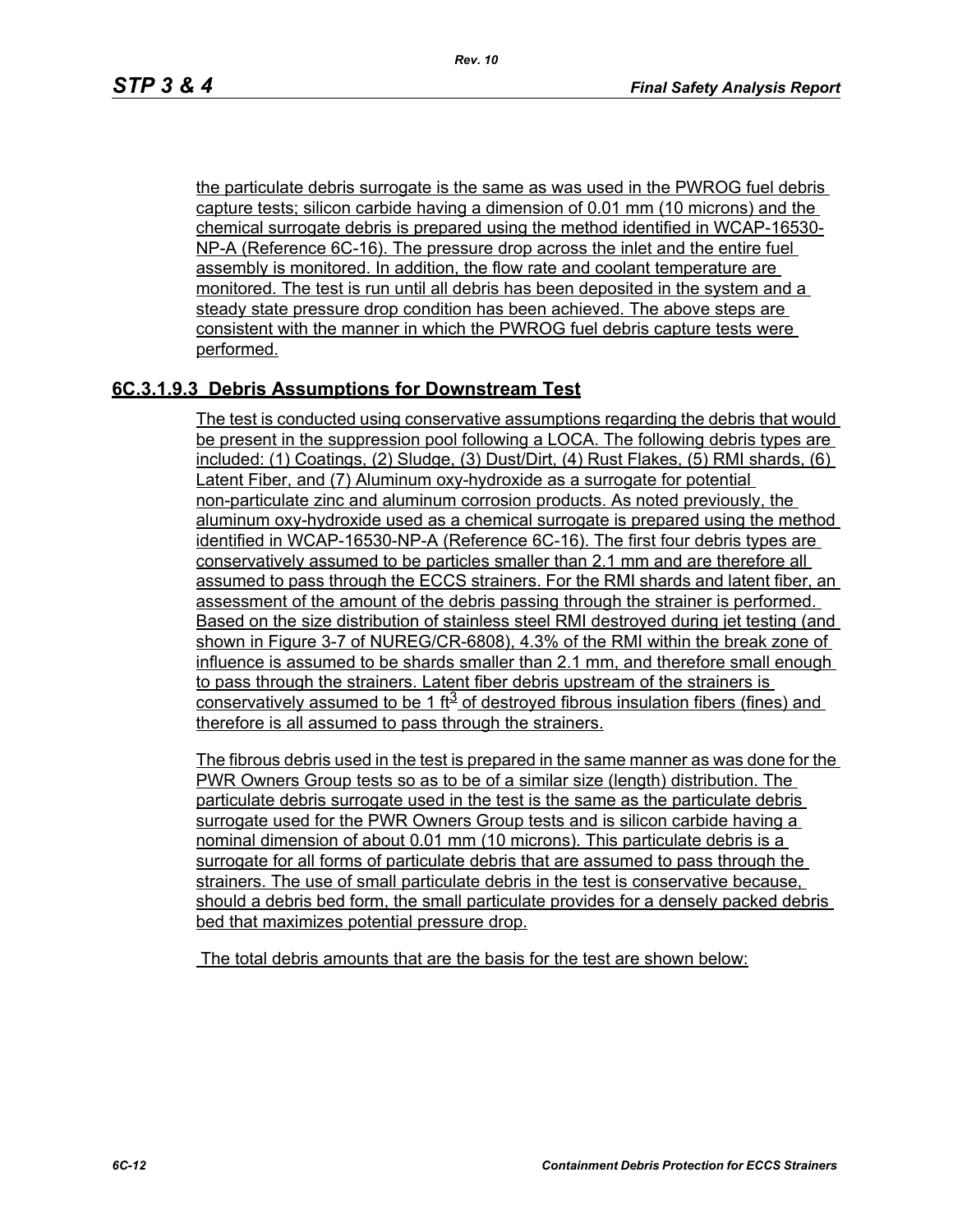| Debris Type                 | <b>Debris Assumed in Downstream</b><br><b>Fuel Effects Test</b> |
|-----------------------------|-----------------------------------------------------------------|
| Coatings                    | 38 lbs. (Note 1)                                                |
| <b>Sludge</b>               | 195 lbs                                                         |
| Dust/Dirt                   | 150 lbs.                                                        |
| <b>Rust Flakes</b>          | 50 lbs.                                                         |
| <b>Stainless Steel RMI</b>  | 926 ft <sup>2</sup>                                             |
| <b>Latent Fiber (fines)</b> | 1 ft <sup>3</sup>                                               |
| <b>Aluminum Precipitate</b> | 0.11 lbs. (Note 2)                                              |
| <b>Zinc Precipitate</b>     | 58.6 lbs. (Note 2)                                              |

Note 1: The URG value of 85 lbs of coatings is reduced by the mass of inorganic zinc primer (47 lbs.) that is accounted for by 58.6 lbs of zinc oxide precipitate

Note 2: Aluminum oxy-hydroxide is used as a surrogate for both zinc and aluminum corrosion products

Since there are 872 fuel assemblies in the core, the above debris amounts are reduced by a factor of 1/872. The test assembly debris load will be increased by a factor based upon the hot assembly power factor to account for the possibility of non-uniform debris deposition and non-uniform flow between assemblies.

## **6C.3.1.10 Summary**

In summary, there is reasonable assurance that the downstream effects of material passing through the suction strainers will not adversely affect the fuel or other components. This conclusion is based upon the low potential for generating debris in the ABWR, the tortuous path for any debris to enter the wetwell from the drywell, the cleanup provisions for the water in the wetwell, the small quantity of conservatively assumed chemical debris, the small size of the holes in the suction strainers that filter out most debris, quarterly/periodic surveillance of HPCF, RHR, and RCIC systems which provides further assurance of the absence of debris which could affect their readiness for water injection capability, and diversity of injection points for ECCS into the core. Furthermore, additional case studies have shown that even a complete blockage of a fuel assembly can be accommodated because designed bypass flow around the fuel assembly inlet is sufficient by itself to provide fuel assembly cooling post LOCA. Finally, even if the fuel assembly inlet is blocked completely and there is minimal bypass flow, the HPCF is sufficient by itself to provide flow from above the core to keep the fuel from exceeding Appendix K limits. These studies demonstrate that the ABWR has substantial defense in depth.

The test described in Subsection 6C.3.1.9 will be performed on the fuel to be used in the initial fuel cycle to confirm that debris will not adversely affect the fuel.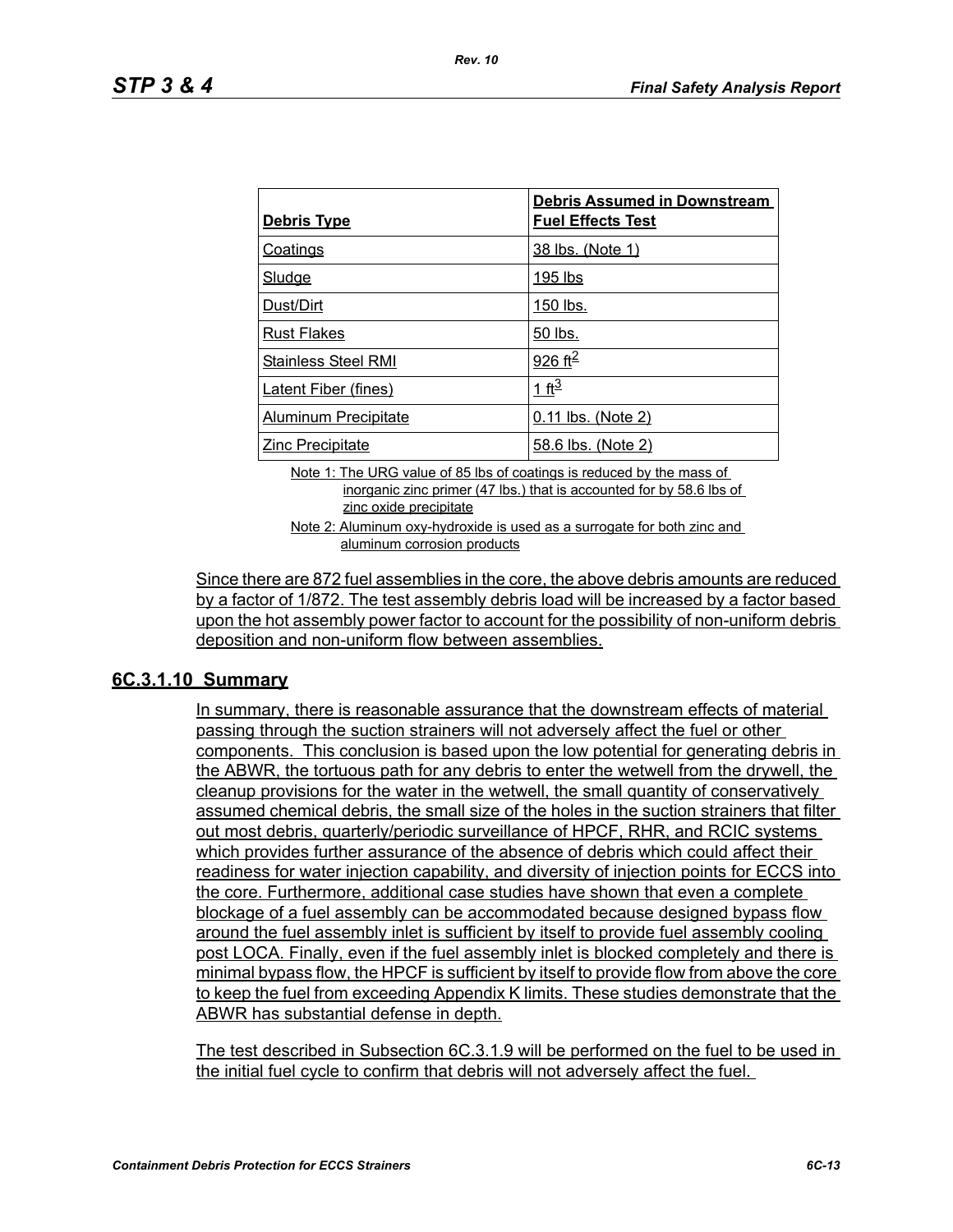## **6C.3.2 Evaluation of Downstream Effects on Major Components**

The effects of debris passing through the strainers on downstream components such as pumps, valves, and heat exchangers will be evaluated using the methodology described in WCAP-16406-P "Evaluation of Downstream Sump Debris Effects in Support of GSI-191" along with the accompanying NRC Safety Evaluation. The WCAP includes equations for determining wear on surfaces exposed to the fluid stream due to various types of debris; e.g., paint chips or RMI shards. Methodologies for evaluating the potential for blockage of small clearances due to downstream debris are also included in the WCAP. The WCAP also identifies the acceptance criteria for these downstream components. The materials and clearances for the valves, pumps, and heat exchangers downstream of the ABWR ECCS suction strainers are essentially the same as the materials and clearances for the valves, pumps, and heat exchangers downstream of the PWR containment sump suction strainers. Therefore, the application of the WCAP methodology for the ABWR is appropriate.

The evaluation of the effects of bypassed debris on downstream components will be submitted as part of the overall downstream effects evaluation, which will be provided to the NRC at least 18 months prior to fuel load (COM 6C-1).

#### **6C.4 Discussion Summary**

*In summary, the ABWR design includes the necessary provisions to prevent*  deleterious *debris from entering the ECCS and impairing the ability of the RCIC, HPCF, and RHR systems to perform their required post-accident functions. Specifically, the ABWR does the following:*

- *(1) The design is resistant to the transport of debris to the suppression pool.*
- *(2) The suppression pool liner is stainless steel, which significantly reduces corrosion products.*
- *(3) The SPCU system will provide early indication of any potential problem.* Low SPCU pump suction pressure can provide early indication of debris present in the suppression pool and permit the plant operator to take appropriate corrective action.
- *(4) The SPCU System operation will maintain suppression pool cleanliness.*
- (5) Visual inspection of the suction strainers is performed each refueling outage.
- (6) *(5) The equipment installed in the drywell and wetwell minimize the potential for generation of debris.*
- (7) *The ECCS suction strainers*The cassette-type ECCS strainers *meet the current regulatory requirements unlike the strainers at the incident plants.*
- *(7) The RHR suction strainers will apply an additional factor of 3 design margins.*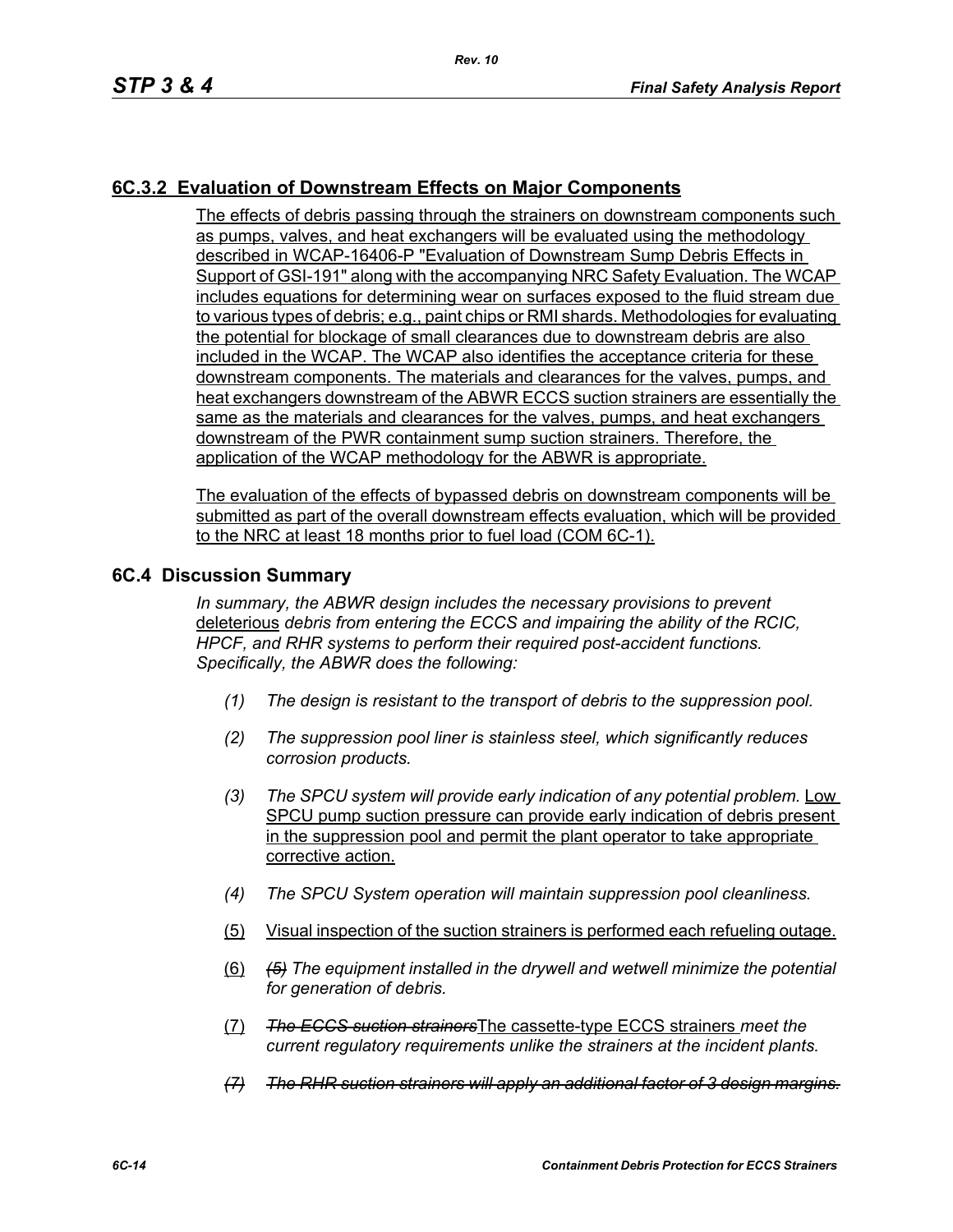*(8)* Plant housekeeping and Foreign Material Exclusion (FME) procedures assure pool cleanliness prior to plant operation and over plant life such that no significant debris is present in the suppression pool or upper drywell.

## *6C.5 Strainer Sizing Analysis Summary*

*A preliminary analysis was performed to assure* The strainer sizing analysis assures *that the above requirements could be* are *satisfied using strainers compatible with the suppression pool design as shown by Figure 1.2-13i. The following summarizes the results, which indicate strainer sizes that are acceptable within the suppression pool design constraints.*the strainer sizing analysis.

*Each loop of an ECCS system has a single*pair of *suppression pool suction strainer configured in a T shape with a screen region*the strainers *at the two ends of the T cross member. Analysis determined the area of each screen region*strainer. *Thus, RHR with three loops has six screen regions*strainers*. The HPCF with two loops has four screen regions*strainers*, and the RCIC has two screen regions*strainers*. The characteristic dimension given for the screens in the results below indicates a surface area consisting of a circle with a diameter of the dimension plus a cylinder with a diameter and length of the dimension.*The characteristic dimensions to calculate a surface area for cassette type strainer are given as follows,

- (1) Depth of filter pocket
- (2) Width of filter pocket
- (3) Length of strainer
- (4) Diameter of strainer

*By the requirements above, all of the debris* postulated to be in the suppression pool *deposits on the strainers. The distribution of debris volume to the strainer regions was determined as a fraction of the loop flow splits based on runout flow. Debris on the screen creates a pressure drop as predicted by NUREG-0897*NUREG/CR-6224 and NUREG/CR-6808, *which is referenced by R.G. 1.82. The equation for NUKONTM insulation on page 3-59 of NUREG-0897 was used for this analysis. The NUKONTM debris created pressure drop equation is a function of the thickness of debris on the screen (which is a function of debris volume), the velocity of fluid passing through the screen (runout flow used), and the screen area.* Pressure drop caused by the mixed particulates and fiber bed is calculated by the equation shown on NUREG/CR-6224, Appendix B. The following parameters play an important part in the function of this equation for pressure drop caused by mixed bed.

- (1) Thickness of debris on screen
- (2) Characteristic shape of debris type
- (3) Rate of particulate mass to fiber debris mass
- (4) Velocity of fluid passing through the screen (runout flow used)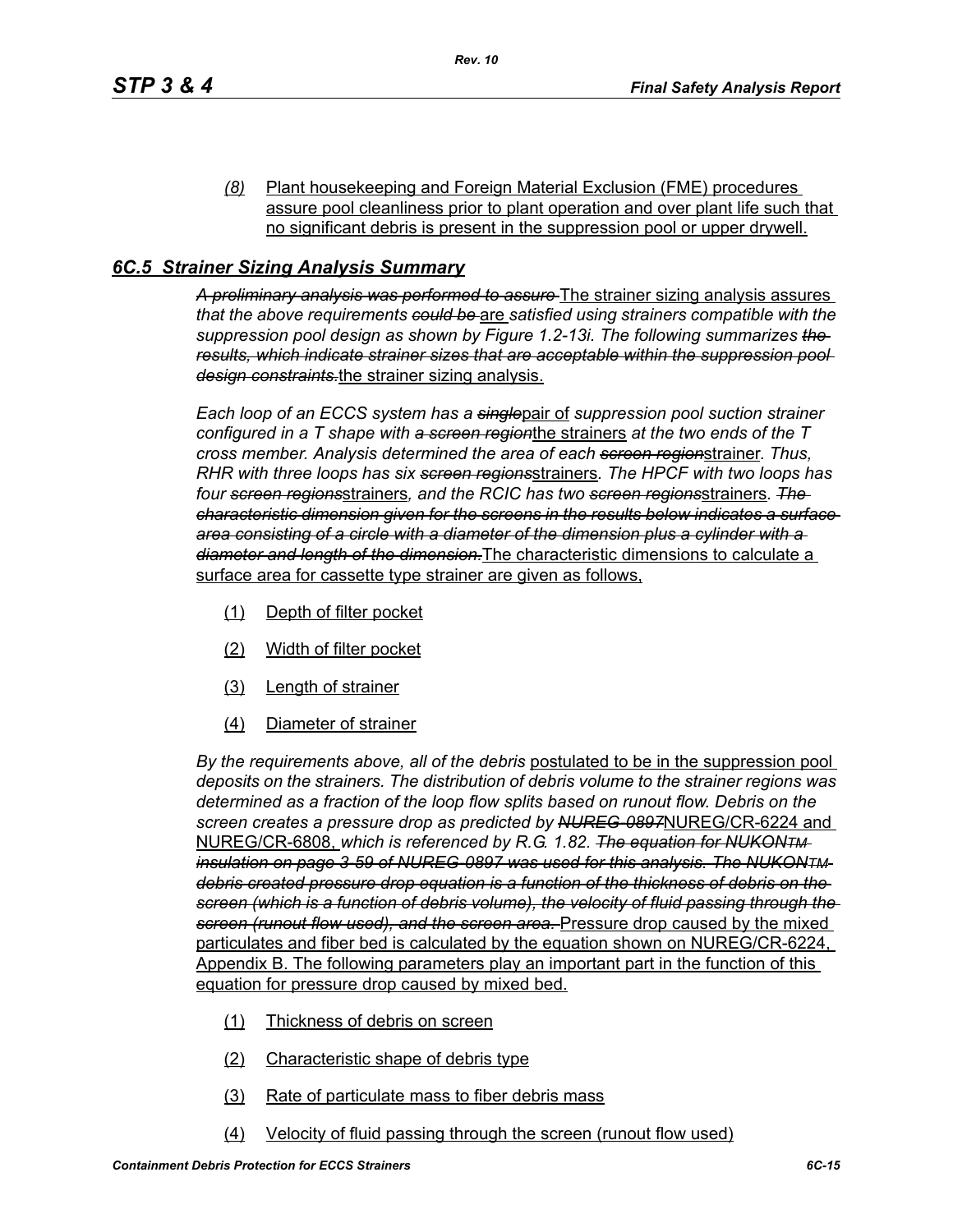Pressure drop is calculated by the equation shown on NUREG/CR-6808 for RMI. *The debris created pressure drop was applied in an equation as follows; the static head at the pump inlet is equal to the hydraulic losses through the pipe and fittings, plus the pressure drop through the debris on the strainers, plus the hydraulic loss through the unplugged strainer, plus a margin equal to approximately 10% of the static head at the pump inlet, and plus the required NPSH. The static head takes into account the suppression pool water level determined by the draw down calculated as applicable for a main steam line break scenario. A summary provided in Table 6C-1, and a summary of the analysis results is provided in Table 6C-2.*

*By making realistic assumptions, the following additional conservatisms are likely to occur, but they were not applied in the analysis. No credit in water inventory was taken for water additions from feedwater flow or flow from the condensate storage tank as injected by RCIC or HPCF. Also, for the long term cooling condition, when suppression pool cooling is used instead of the low pressure flooder mode (LPFL), the RHR flow rate decreases from runout (1130 m3/h) to rated flow (954 m3/h), which reduces the pressure drop across the debris.*

In summary, the analytical process for sizing of the strainers is based on debris generation, debris transport and a head loss evaluation in accordance with the Utility Resolution Guidance (NEDO-32686-A), supplemented by an assumption of latent fiber. This analytical method will be used to implement the ITAAC as shown in Tier 1, ITAAC 2.4.1.4.c, 2.4.2.3.g, and 2.4.4.3.j.

#### **6C.5.1 ECCS Suction Strainer Sizing Design Basis**

The ECCS suction strainer design, which is described in Appendix 6C.2 and its associated references, is the same as the design for the Reference Japanese ABWR (see References 6C-11, 6C-12 and 6C-13), and the strainers will have at least the same area as the Reference Japanese ABWR strainers. Application of the Reference Japanese ABWR ECCS suction strainer design is conservative for the following reasons:

- The sizing of the Reference Japanese ABWR strainers is based on the methodology defined in the BWROG's Utility Resolution Guideline (URG) (Reference 6C-3).
- The Reference Japanese ABWR primary containment includes fibrous and calcium silicate thermal insulation, both of which are significant contributors to strainer head loss. The only type of thermal insulation allowed inside the primary containment is all stainless steel reflective metal insulation (RMI), which results in a much lower head loss across the ECCS suction strainers.

The application of the reference Japanese ABWR strainer head loss analysis is less conservative in one area. Section 6C.3 and Regulatory Guide 1.82, Rev. 3 state that the head loss calculations are to be performed at pump runout flow rate conditions. For the reference Japanese ABWR, these calculations were performed at design flow rate conditions. Because pump runout flow rate is greater than design flow rate and strainer head loss is proportional to flow rate, a higher suction strainer head loss is calculated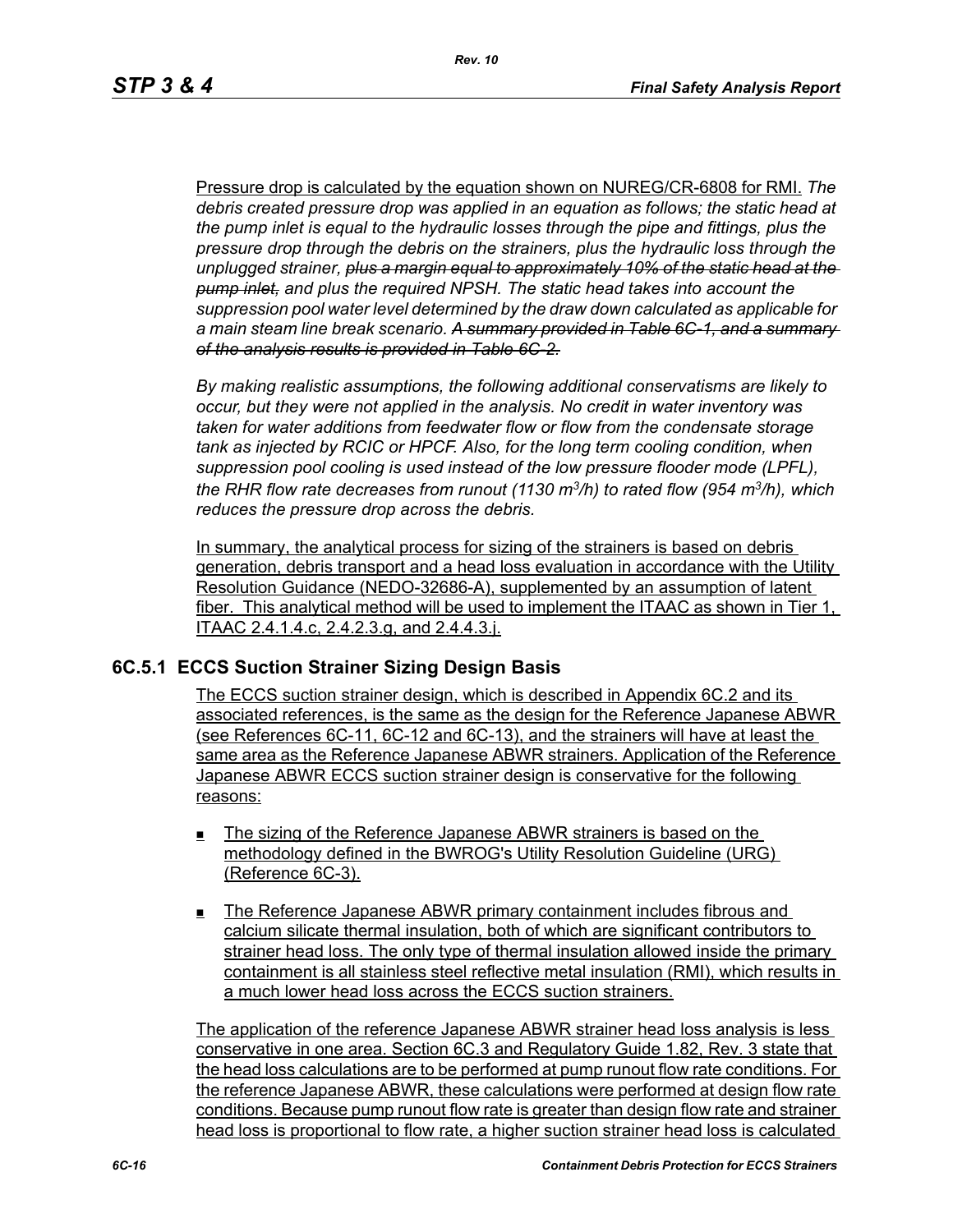at runout flow rate. However this higher head loss is more than compensated by other changes made compared with the reference Japanese ABWR, including the removal of fibrous and calcium silicate insulation materials from the containment. Consequently, the use of the reference Japanese ABWR for the licensing basis for is conservative. This evaluation is documented in Reference 6C-13.

The expected cleanliness of the ABWR primary containment is supported by operating experience from one of the oldest Japanese ABWRs. Specifically, an inspection at this plant recovered items from the suppression pool, including tape fragments, plastic sheet fragments, and short segments of rope. None of these types of items were reported in the drywell as a result of that inspection, and no such items were reported in either the drywell or suppression pool during the previous inspection 2 years earlier. To account for the potential that there might be a few similar items inadvertently left in the primary containment during the life of the plant, it is assumed that 2 filter pockets on each ECCS strainer are completely blocked by miscellaneous latent debris.

## **6C.6 References**

- 6C-1 Debris Plugging of Emergency Core Cooling Suction Strainers, NRC Bulletin No. 93-02, May 11, 1993.
- 6C-2 Water Sources for Long-Term Recirculation Cooling Following a Loss-of-Coolant Accident, NRC Reg. Guide 1.82, Revision 3.
- 6C-3 Utility Resolution Guidance for ECCS Suction Strainer Blockage. NEDO-32686-A.
- 6C-4 Parametric Study of Potential for BWR ECCS strainer Blockage Due to LOCA Generated Debris, NUREG/CR-6224.
- 6C-5 Knowledge Base for Effect of debris on Pressurised Water Reacter Emergency Core Cooling Sump Performance, NUREG/CR-6808
- 6C-6 Not Used.
- 6C-7 NRC Generic Letter (GL) 97-04, Assurance of Sufficient Net Positive Suction Head for Emergency Core Cooling and Containment Heat Removal Pumps, dated October 7, 1997
- 6C-8 NRC Generic Letter (GL) 98-04, Potential for Degradation of the Emergency Core Cooling System and the Containment Spray System After a Loss-Of-Coolant Accident because of Construction and Protective Coating Deficiencies and Foreign Material in Containment, dated July 14, 1998.
- 6C-9 Not Used.
- 6C-10 Not Used.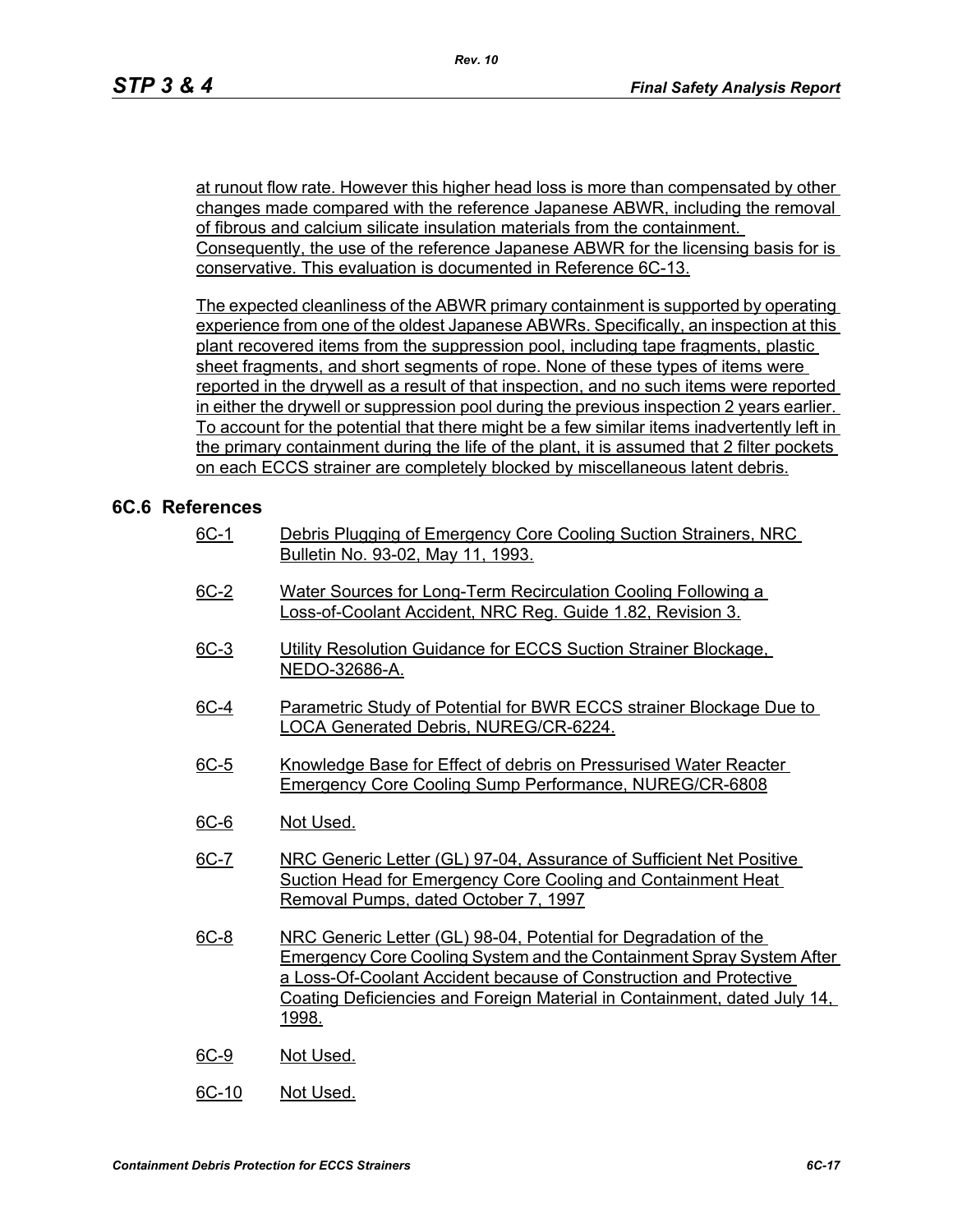| 6C-11 | The Evaluation Report for Net Positive Suction Head of Pump in<br>Emergency Core Cooling System, STP Doc. U7-RHR-M-RPT-DESN-0001,                                                   |
|-------|-------------------------------------------------------------------------------------------------------------------------------------------------------------------------------------|
|       | Rev. B. February 10, 2010.                                                                                                                                                          |
| 6C-12 | The Supplementary Document for the Head Loss Evaluation Report of<br>Japanese ABWR ECCS Suction Strainer, STP Doc.<br>U7-RHR-M-RPT-DESN-0002, Rev. C, February 10, 2010.            |
| 6C-13 | The Evaluation Example of the Head Loss of the ECCS Suction Strainer<br>and Pipe in the ECCS Pump Run-out Flow Condition, STP Doc.<br>U7-RHR-M-RPT-DESN-0003, Rev. A, May 27, 2009. |
| 6C-14 | Letter from W. H. Ruland (NRC) to A. R. Pietrangelo (NEI), 'Revised                                                                                                                 |

- Guidance for Review of Final Licensee Responses to Generic Letter 2004-02, "Potential Impact of Debris Blockage on Emergency Recirculation During Design Basis Accidents at Pressurized-Water Reactors," dated March 28, 2008, ADAMS Accession Number ML080230112.
- 6C-15 Enclosure 1 to ML080230112, "NRC Staff Review Guidance Regarding Generic Letter 2004-02 Closure in the Area of Strainer Head Loss and Vortexing," dated March 2008, ADAMS Accession Number ML080230038.
- 6C-16 WCAP-16530-NP-A, "Evaluation of Post-Accident Chemical Effects in Containment Sump Fluids to Support GSI-191," Westinghouse Electric Company LLC, dated March 2008.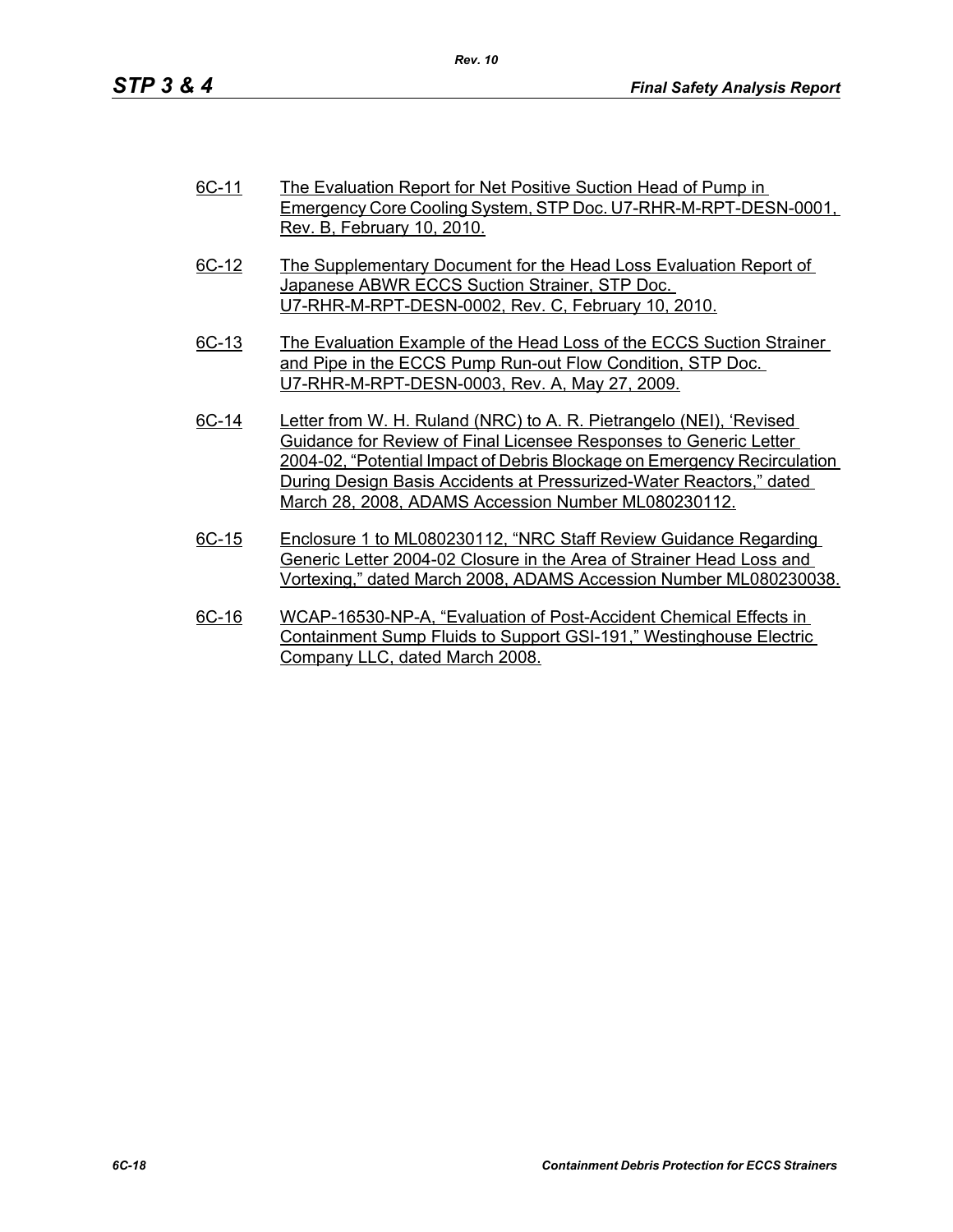| 26m <sup>3</sup>            |
|-----------------------------|
| $1130 \text{ m}^3/\text{h}$ |
| $890 \text{ m}^3/\text{h}$  |
| $182 \text{ m}^3/\text{h}$  |
| $0.434 \text{ m}^3$         |
| $0.369 \text{ m}^3$         |
| $0.097 \text{ m}^3$         |
| 2.4 m                       |
| 2.2 m                       |
| 7.3 m                       |
| 0.60 m                      |
| 0.51 m                      |
| 0.39 m                      |
| 5.05 m                      |
|                             |

| Table 6C-1 <del>Debris Analysis Input Parameters</del> Not Used |
|-----------------------------------------------------------------|
|-----------------------------------------------------------------|

#### *] Calculated hydraulic losses*

## **Table 6C-2 Results of AnalysisNot Used**

| RHR screen region area/characteristic dimension  | $5.66 \text{ m}^2/1.20 \text{ m}$ |
|--------------------------------------------------|-----------------------------------|
| HPCF screen region area/characteristic dimension | $4.46 \text{ m}^2/0.61 \text{ m}$ |
| RCIC screen region area/characteristic dimension | $0.27 \text{ m}^2/0.26 \text{ m}$ |
| Total ECCS screen region area                    | 40.0 m <sup>∠</sup>               |